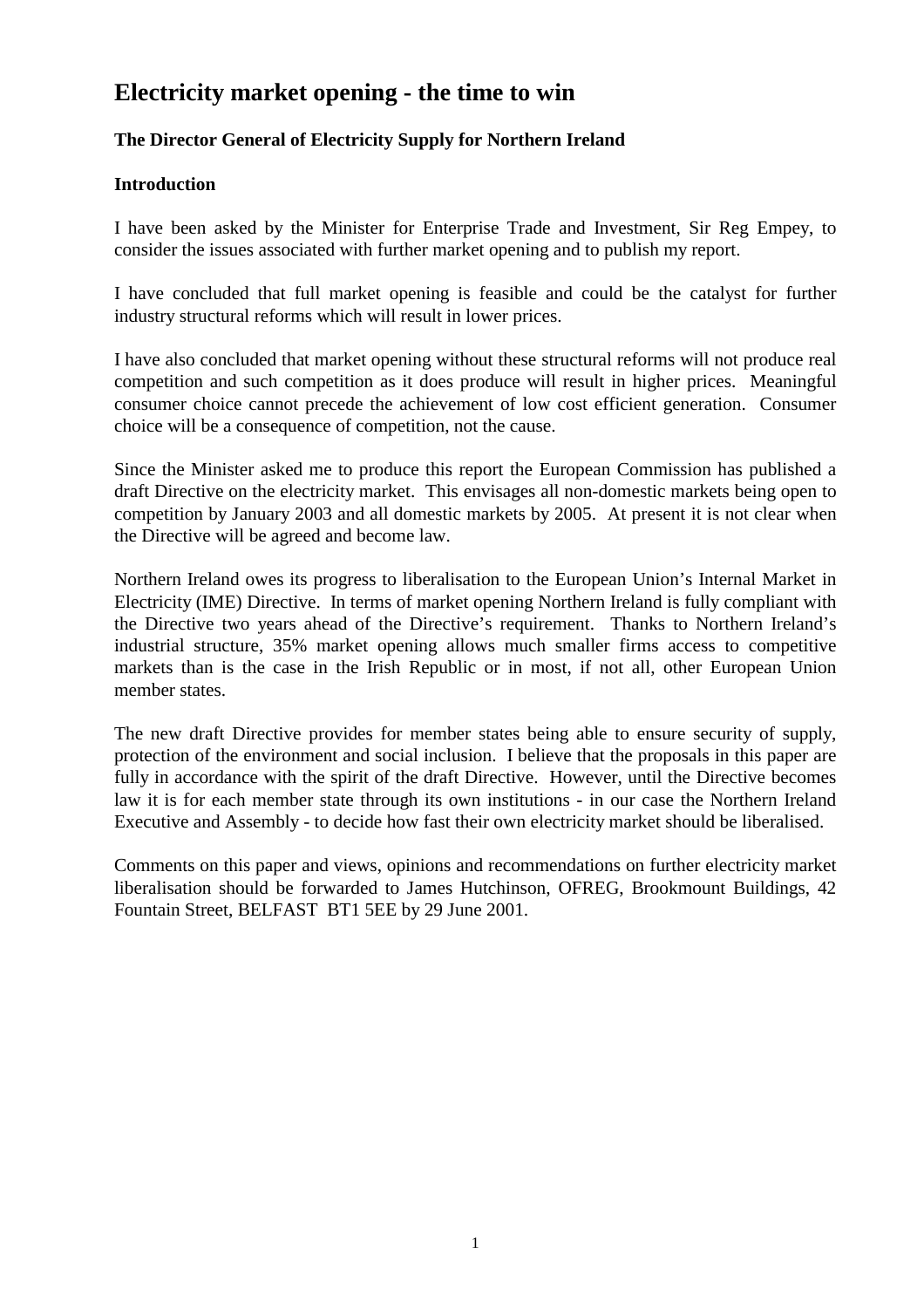#### **Executive Summary**

It is widely believed that competition in the electricity market will lead to lower prices. In the right circumstances this may be true but lower prices are by no means automatic. Northern Ireland has high generation costs for three reasons:

- > over-priced long term contracts;
- > power stations with low efficiencies; and
- > lack of competition.

Of these three causes of high generation costs, lack of competition is the least important. However an acceleration of liberalisation could act as the catalyst for tackling the two principle causes of high generation costs quickly since unless they are dealt with further market opening will not lead to lower prices and could indeed have the opposite effect and push prices higher.

Producers cannot sell at below cost or they will go out of business. Competition can deliver lower prices but only after the inefficiencies which contribute to the high costs have been taken out of the industry. But once a lower cost, more efficient industry is in place, competition will only drive prices to the lowest possible level if:

- (a) the market structure denies generators market power; and
- (b) transaction costs are negligible.

An inappropriate market structure creates the risk of stranded costs and price instability and could make it harder to achieve environmental objectives and eliminate fuel poverty. Electricity is - unlike other emergent competitive industries such as telecoms - an environmentally damaging product for which it is imperative that demand growth is discouraged.

If Northern Ireland drifts into a fully competitive electricity market prices will rise. But we could move quickly to a fully competitive market in generation and supply which would produce lower prices. A fully competitive market will reduce prices if:

- (a) long term contract changes are completed;
- (b) the requirement that suppliers for the franchise market buy all their electricity from NIE's Power Procurement Manager is ended;
- (c) customers below, say, 100kW as an interim step are grouped by areas and "bulk buy" from suppliers. Customers above 100 kW would be allowed to choose their supplier but must have half hourly metering;
- (d) suppliers to the domestic market are obliged to offer customers a menu of tariff options and assume all the obligations in NIE's Supply price control;
- (e) the Power Procurement Business, by operating in accordance with its licence conditions, ensures good market behaviour;
- (f) the Transmission System Operator (TSO) is made fully independent and charged with system security and levying Public Service Obligations (PSO's), for environmental, social and other policy related objectives; and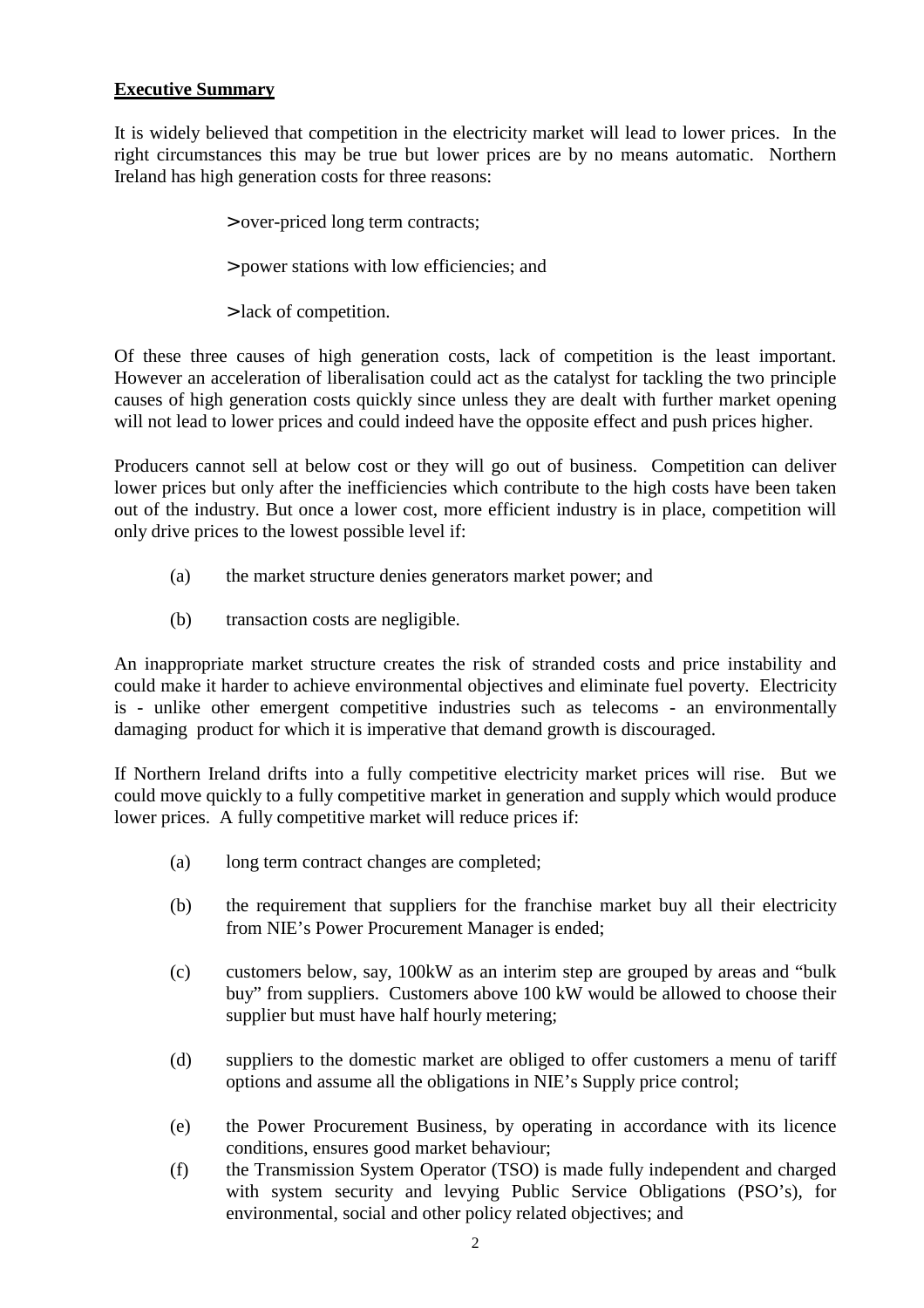(g) legislation is introduced to allow long term industry re-financing, particularly to deal with the cost of the past and to provide for price controlling generation; and in addition to protect the environment and the fuel poor;

On this basis Northern Ireland could achieve a fully competitive electricity market by April 2002 without any loss of momentum on environmental, economic and social policy objectives. This scenario would produce, on a sustainable basis, substantially lower prices than customers face today.

#### **Structure of this Report**

This report consists of an **Executive Summary and four chapters**.

- **Chapter 1** Sets out the requirements for generation competition and Northern Ireland Electricity Supply Industry's (ESI) experience of competition to date;
- **Chapter 2** Describes what needs to be changed in Northern Ireland to create the conditions for having a genuinely competitive market;
- **Chapter 3** Discusses Supply competition; and
- **Chapter 4** Describes how a fully liberalised genuinely competitive market which would drive down prices could be established quickly in Northern Ireland.

#### **Abbreviations used in this report:-**

| <b>NIE</b>   | Northern Ireland Electricity plc                          |
|--------------|-----------------------------------------------------------|
| <b>DETI</b>  | Department of Enterprise Trade and Investment             |
| <b>OFREG</b> | Office for the Regulation of Electricity and Gas          |
| <b>ROI</b>   | Republic of Ireland                                       |
| T&D          | Transmission and Distribution System                      |
| <b>NFFO</b>  | Non Fossil Fuel Obligation (Imposed on NIE by DETI)       |
| <b>PPB</b>   | <b>Power Procurement Business</b>                         |
| <b>PPM</b>   | <b>Power Procurement Manager</b>                          |
| <b>ESI</b>   | Northern Ireland Electricity Supply Industry              |
| <b>PSO</b>   | <b>Public Service Obligations</b>                         |
| <b>IPP</b>   | <b>Independent Power Producers</b>                        |
| <b>CHP</b>   | <b>Combined Heat and Power</b>                            |
| <b>BST</b>   | <b>Bulk Supply Tariff</b>                                 |
| <b>STS</b>   | Second Tier Supplier                                      |
| <b>TSO</b>   | <b>Transmission System Operator</b>                       |
| <b>CCGT</b>  | <b>Combined Cycle Gas Turbine</b>                         |
| SONI         | <b>System Operator Northern Ireland</b>                   |
| kW           | Kilowatt (1000 watts)                                     |
| MW           | Megawatt (1000 kilowatts)                                 |
| <b>GW</b>    | Gigawatt (1000 megawatts)                                 |
| kWh          | Kilowatt hour (1 unit of electricity)                     |
| <b>MWh</b>   | Megawatt hour (1 thousand units of Electricity)           |
| GWh          | Gigawatt hour (1 million units of electricity)            |
| <b>PES</b>   | <b>Public Electricity Supply Licence</b>                  |
| <b>IME</b>   | European Union's Internal Market in Electricity Directive |
| <b>SNIP</b>  | Scottish to Northern Ireland Gas Pipeline                 |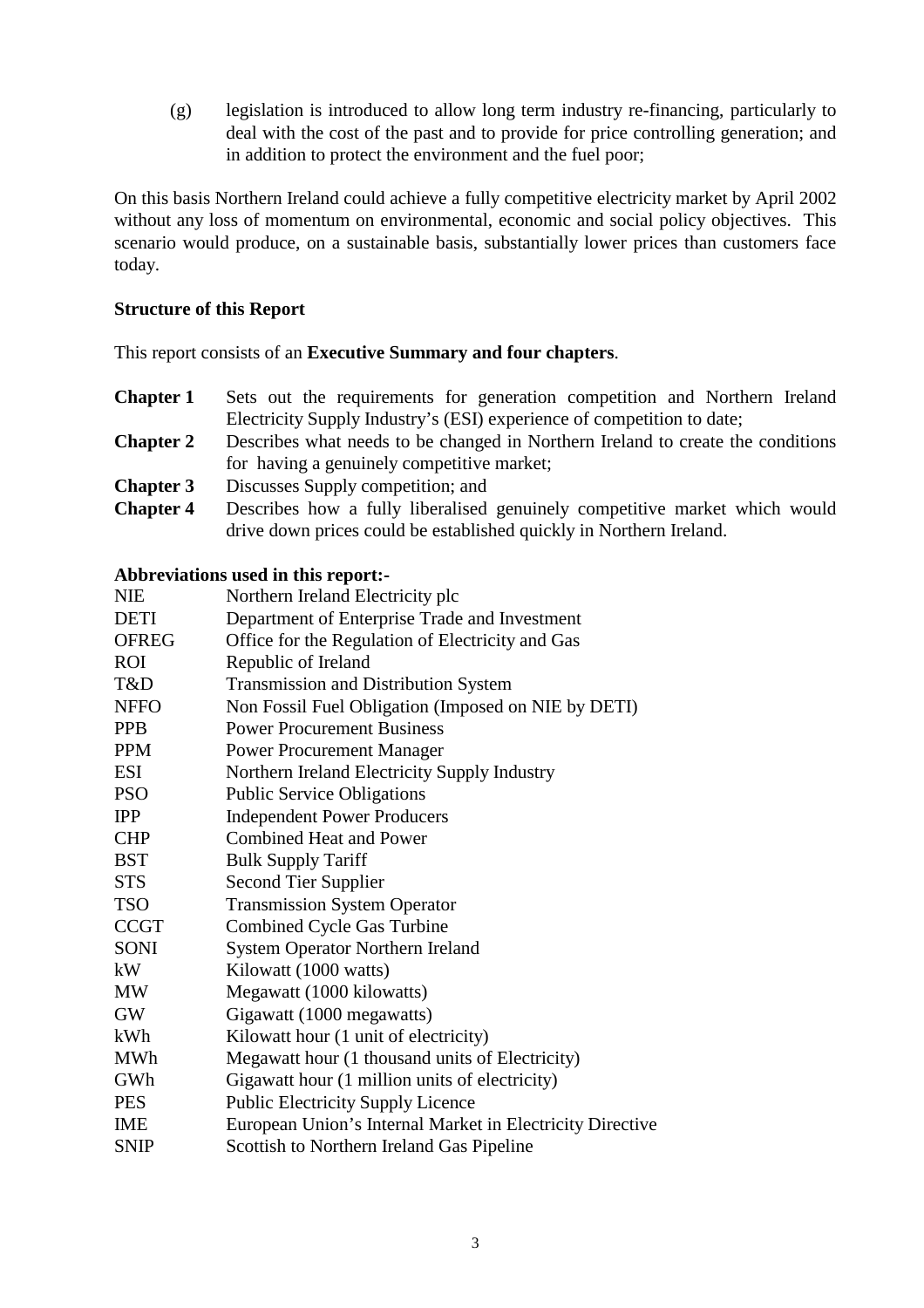# **Chapter 1**

#### **GENERATION COMPETITION**

#### Introduction

If competition in the electricity market is to be of value to customers it will be so only because it brings lower prices both in the short run and on a sustainable basis while providing a quality of supply which - at worst - is as good as they enjoy at present. With an undifferentiated product such as electricity where in practice the electricity which powers a customer's appliances may not be that bought by the customer's supplier, it is difficult to see that competition can have anything else to commend it.

It is generally accepted that perfectly competitive markets are the most efficient way of ensuring that customers secure goods and services at least cost. However, in the absence of such a theoretical ideal, for a sufficiently competitive market to exist and deliver the lowest possible prices, at least five conditions must be met. These are:

> supply should exceed demand;

> there must be a number of competing suppliers - none of them able to set prices;

> the industry must produce efficiently at low cost as no industry can sustain itself if it sells below cost;

> there must be effective means of transporting goods to market which are not subject to bottlenecks; and which poses no significant barriers to entry or exit;

> there must be efficient market trading structures in which buyers and sellers have confidence.

In the absence of any of these conditions the market will not produce the lowest prices for customers.

At privatisation only one of these conditions was met by the ESI in Northern Ireland. The ESI then was certainly capable of producing much more electricity than the 6500 GWhs which customers were then demanding. All the other conditions for a successful competitive market were absent. There were few producers, each producer had a monopoly on part of the demand curve; the industry's costs were high partly because it was overpriced when it was sold but also because it was technically inefficient; there was no market structure and the means of delivering goods to market (the T&D system) limited the market to indigenous producers i.e. to companies generating electricity in Northern Ireland.

In economic theory, these deficiencies should be rectified by the opening of the market to competition as efficient new entrants would come into the market and incumbents would either reduce their prices or go out of business. In practice, in the case of a small market like Northern Ireland it is more likely that the competition which ensued would be imperfect since there is no market incentive on the private sector to meet all these conditions - quite the contrary. Imperfect competition with the opportunity to make monopoly profits is the market structure instinctively sought by the private sector in every time and in every place. If competition is to work the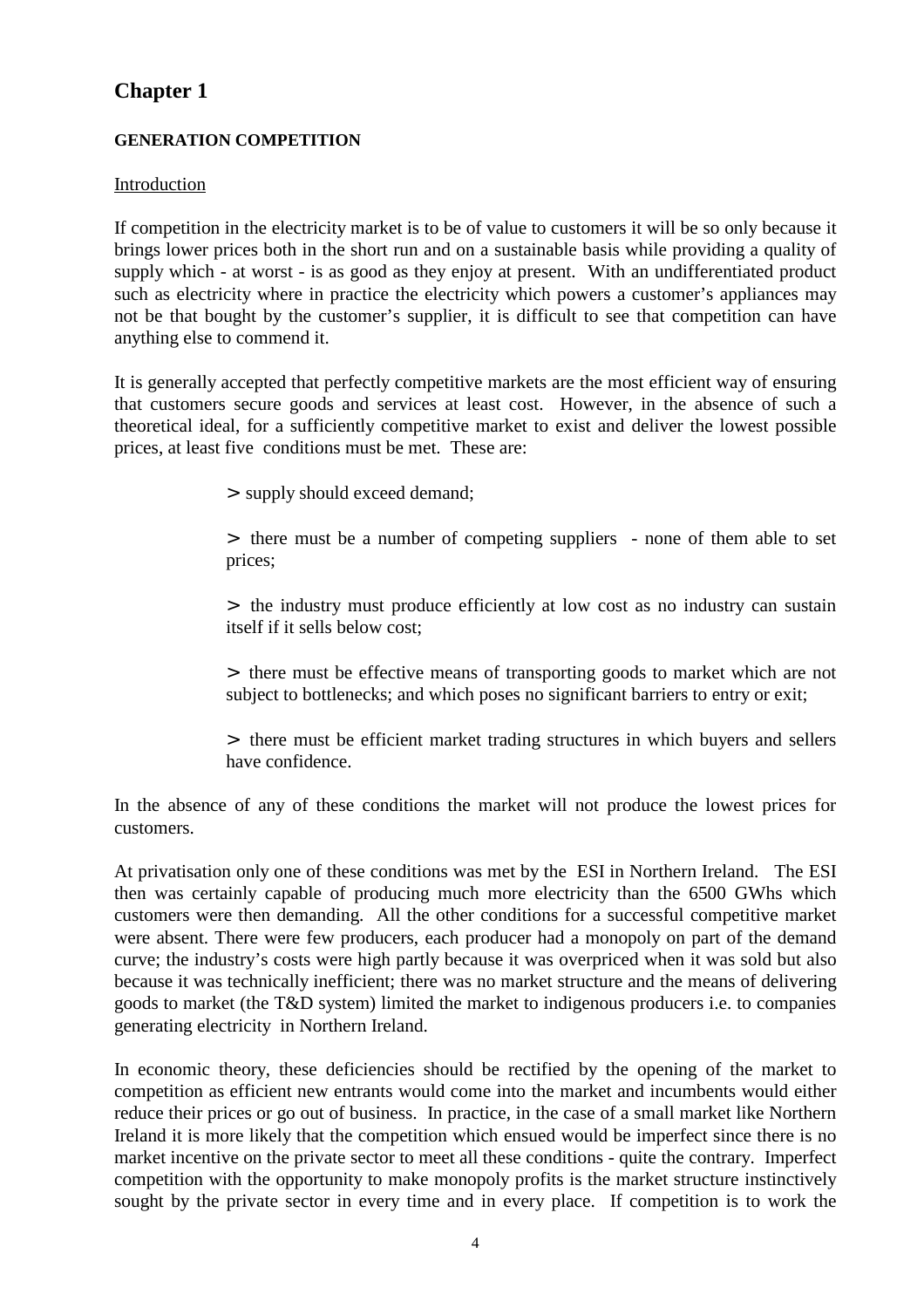conditions must be put in place before or - at worst - as the market develops in order to send the correct signals to investors.

Chapter 2 of this paper deals with the steps taken or which need to be taken in Northern Ireland to:

- > ensure a sufficient number of producers of electricity;
- > to drive down generation costs;
- > to transport electricity efficiently to market without constraints or bottlenecks;
- > to develop a trading mechanism in which customers and sellers can have confidence.

In addition, it will be necessary to ensure that any changed structure conserves the environmental and social provisions of the present structure.

#### **Generation in Northern Ireland**

At privatisation Northern Ireland was over-endowed with generation capacity, all of which had to be paid for by customers. Moreover, NIE was required to add 45MWs of renewable capacity by 2005 with the first 15MWs being commissioned in 1996.

Demand growth, contract restructuring and liberalisation have brought both a better balance between supply and demand and reduced the proportion of capacity which is contracted to NIE. The total amount of generating capacity which must located in Northern Ireland in order to provide a sufficient reserve margin to cover eventualities such as peaks in demand coinciding with plant failure is now reduced by the ability to call on generators in the Irish Republic and in a few months from Scotland.

Table 1 on the next page gives the total amount of capacity available and contracted in Northern Ireland each year.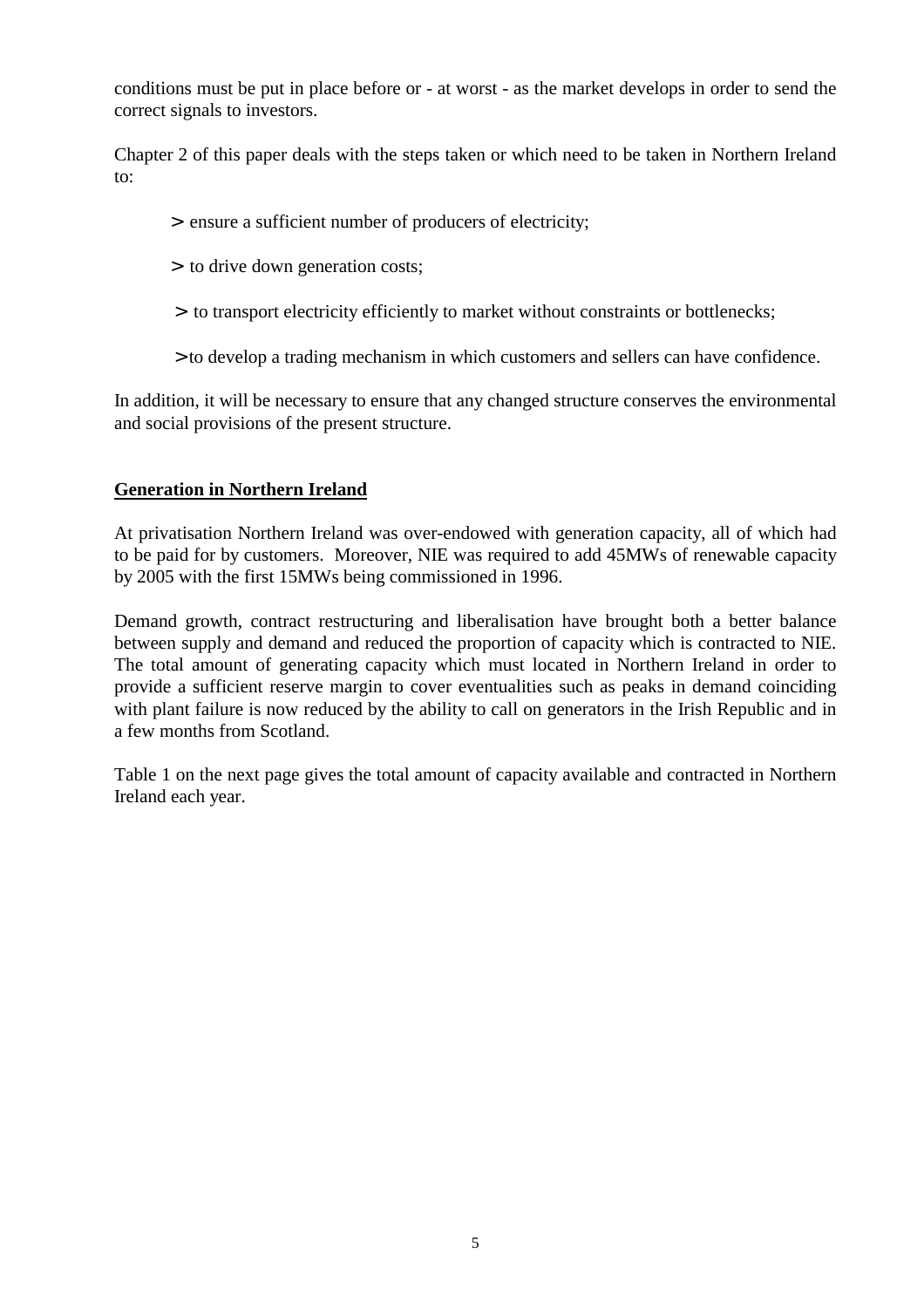#### **Table 1: Demand and Capacity**

| Year    | Unrestricted | Contracted            | <b>NFFO</b>              | Uncontracted             | Other                 | Units    |
|---------|--------------|-----------------------|--------------------------|--------------------------|-----------------------|----------|
|         | Peak $1$     | Capacity <sup>2</sup> | Capacity                 | Capacity                 | Uncontracted          | Sent Out |
|         |              |                       |                          |                          | Capacity <sup>4</sup> | (GWh)    |
| 1992/93 | 1390         | 2243                  | $\overline{a}$           | $\overline{\phantom{a}}$ | 30                    | 6838     |
|         |              |                       |                          |                          |                       |          |
| 1993/94 | 1432         | 2243                  | $\overline{\phantom{m}}$ | $\overline{\phantom{a}}$ | 30                    | 7058     |
|         |              |                       |                          |                          |                       |          |
| 1994/95 | 1467         | 2243                  | $\overline{7}$           | $\overline{a}$           | 38                    | 7195     |
|         |              |                       |                          |                          |                       |          |
| 1995/96 | 1500         | 2243                  | 13                       | $\blacksquare$           | 43.5                  | 7369     |
|         |              |                       |                          |                          |                       |          |
| 1996/97 | 1541         | 2123                  | 15                       | $\overline{\phantom{a}}$ | 60.4                  | 7567     |
|         |              |                       |                          |                          |                       |          |
| 1997/98 | 1557         | 2123                  | 15                       | $\overline{\phantom{a}}$ | 68.4                  | 7683     |
|         |              |                       |                          |                          |                       |          |
| 1998/99 | 1665         | 2123                  | 15                       | $\overline{\phantom{a}}$ | 95                    | 7971     |
|         |              |                       |                          |                          |                       |          |
| 1999/00 | 1692         | 2063                  | 18                       | $\frac{1}{2}$            | 108.9                 | 8151     |
| 2000/01 | 1726         | 1769                  | 18                       | 294                      | 108.3                 | 8325     |
|         |              |                       |                          |                          |                       |          |
| 2001/02 | 1762         | 1769                  | 20                       | 177                      | 110.5                 | 8571     |
|         |              |                       |                          |                          |                       |          |
| 2002/03 | 1797         | 1714                  | 20                       | 512                      | 110.5                 | 8774     |
|         |              |                       |                          |                          |                       |          |
| 2003/04 | 1833         | 1654                  | 20                       | 512                      | 110.5                 | 8976     |
|         |              |                       |                          |                          |                       |          |
| 2004/05 | 1870         | 1594                  | 20                       | $392/792^3$              | 110.5                 | 9188     |
|         |              |                       |                          |                          |                       |          |

(Actuals to 1999/2000, estimates 2000/2001 to 2004/05)

1 Unrestricted Peak - system max demand adjusted to remove load management and include embedded generation

- 2 Capacity under long term contract to NIE, includes 125MW of the Moyle Interconnector from 2002/03 and assumes Kilroot on 520MW Oil firing (on coal reduce by 130MW)
- 3 High figure assumes 400MW new IPP, either at Coolkeeragh or elsewhere
- 4 Includes embedded generation, CHP and renewables other than NFFO

As the table shows, there is a growing gap between Northern Ireland's electricity needs and the amount under contract to NIE. Moreover, as 232MWs of the remaining contracted capacity consist of Gas Turbines which are high cost specialist units for providing support for the entire system in extreme conditions, the predominance of contracted capacity in providing for total electricity needs day in day out is over stated by these figures.

It is against this background that measures for further liberalisation need to be considered.

#### **Northern Ireland's experience of electricity competition**

Northern Ireland has already some experience of market opening and the competition which thereby becomes possible.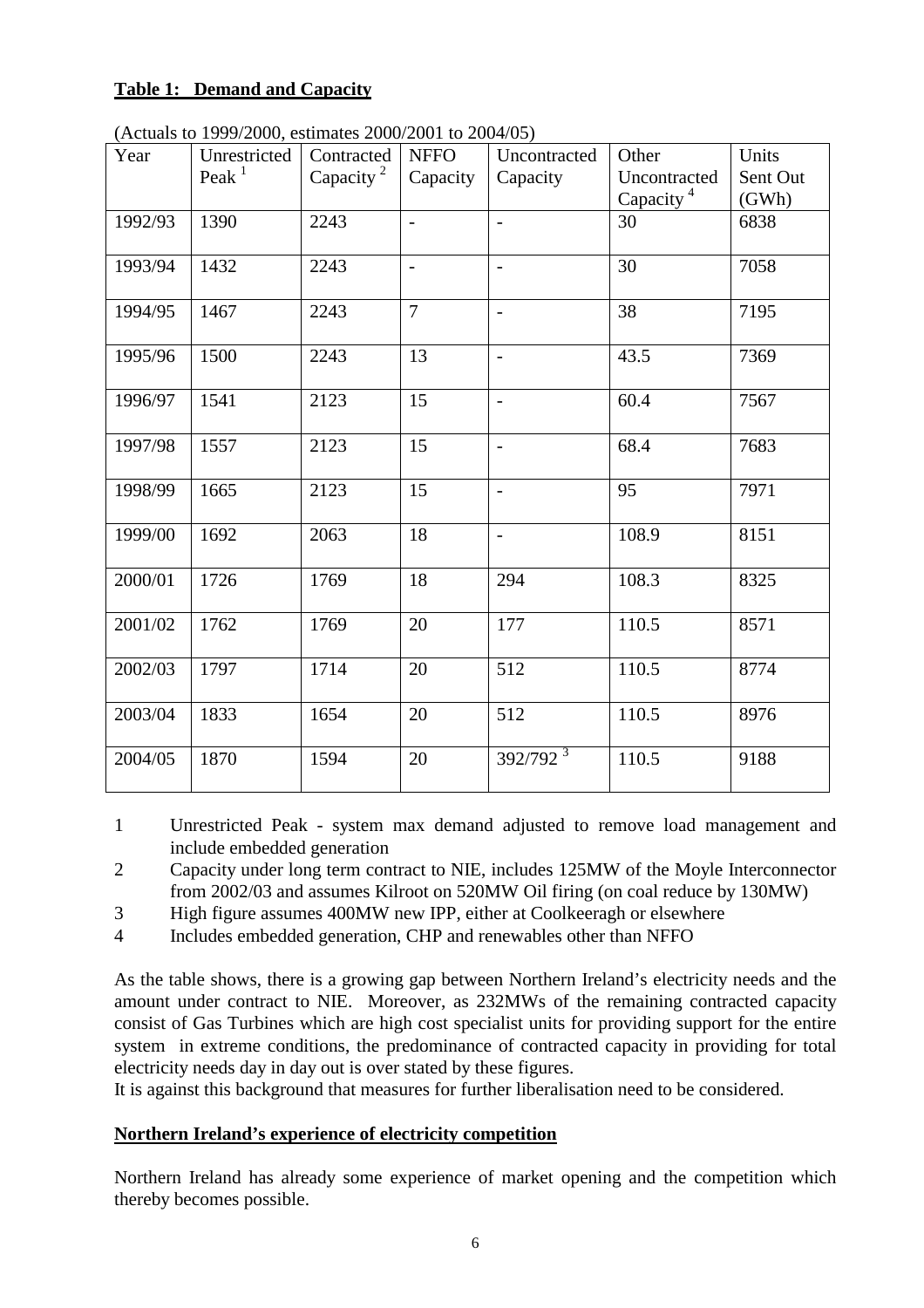Since privatisation Northern Ireland has had full market opening in electricity supply. However, as all suppliers had to buy their electricity from the PPB there was, in practice, no supply competition. A few UK wide chains who wanted a single supplier for the whole of the UK were the only customers of any significance to use this provision.

While Supply competition has been for most customers an empty formula, the fact that it is already legally in place is at this juncture a considerable advantage. The issue is not about the desirability or practicality of supply competition for all customers. It is simply how should this be converted into a practical reality.

Since 1998 the market in green electricity has also been 100% open. Any customer can buy green electricity from any supplier who in turn may source it from any renewable generator. To date only NIE's Supply Business has responded to this business opportunity on a province wide basis, although there are examples of local green generators supplying their own local customers. There is, however, growing interest in this area and competition in renewable electricity may become more important in the near future. This year has already seen a ten fold increase in sales of renewable electricity directly to customers choosing to buy it because it is green.

Since 1999 Northern Ireland has also - under the requirements of the IME Directive - had generation competition. Initially, this applied to 26% of the market but it has grown to 35% this year. Two years ago only 240 customers were eligible but this year this will grow to 680.

Market opening means that eligible customers no longer have to buy their electricity from PPB though they may if they wish, and in practice many do still buy some and some still buy all of their electricity from PPB. However because of its initial dominance in the Northern Ireland market PPB is obliged to sell its electricity to all suppliers and final customers at a single set of published prices known as the Bulk Supply Tariff (BST). It is accordingly prohibited from striking individual deals with each purchaser.

Northern Ireland's experience of a competitive generation market is to date limited to two years of atypical conditions. The generation sources used to supply the competitive market are - and will remain for another year - exclusively made up of generators which originally supplied the whole market under contract to NIE. In the near future these generators will face competition from external generators supplying customers through interconnectors or from new IPPs, CHP and renewables in Northern Ireland and from a lower cost PPB.

In the meantime valuable lessons have been learned from the experience to date. The IPP sector in Northern Ireland is very exposed to world fuel price fluctuations and particularly to the price of gas. The average winter price of gas doubled in the second year of market opening. Unlike the franchise customer the eligible customer has been largely exempted from the costs of the privatisation arrangements. They pay for the operating and fuel costs of the plants they buy from. They do not pay for the capital costs because these have either been written down or bought out, though obviously new entrant IPPs will expect to recover their capital costs in the price of the electricity they sell. In the first period of market opening with very low fuel prices competition was able to deliver significant price reductions - according to Electricity Association data reductions of around 23% were achieved, or 25% in real terms..

However the doubling of fuel costs which began to gather momentum from the spring of 2000 eroded these early gains by eligible customers - though they should still be better off than buying at BST as they still enjoy the right to buy at BST if it is to their advantage.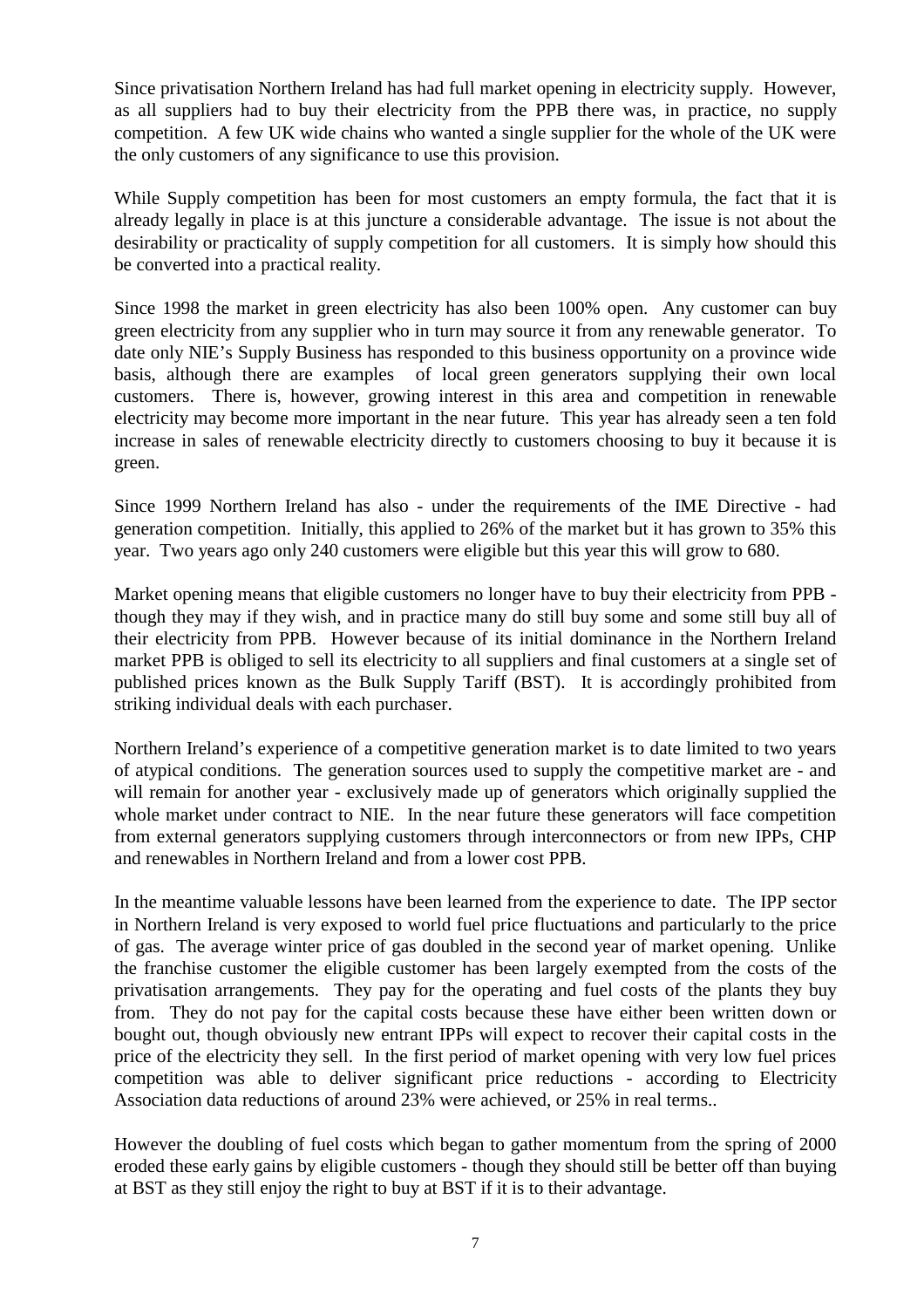Northern Ireland's limited exposure to competition to date demonstrates beyond any doubt that lower prices come from driving costs out of the generation business. If costs are high - and in Northern Ireland poor thermal efficiencies and the privatisation contracts have made them high then competition is powerless to reduce costs.

Indeed, on the basis of experience to date it would seem that as costs rise new entrant companies lose their appetite for the market. They walk away leaving the field to Ireland's two incumbent companies.

#### **Competitive Opportunities in the Electricity Supply Industry**

The electricity supply industry may be thought of as a supply chain which starts with a producer and ends with a customer. Figure 1 shows this diagrammatically . The parts of the chain which may be subject to competition are the production stage - generation - and the retail stage supply. The middle portion i.e. the wires which bring the electricity from the power station to the customer's meter is a natural monopoly. (People who want the opportunity to buy from somebody other than NIE miss the point. NIE's principal business is the operation of the wires and irrespective of the supplier and generator who provide the electricity the customer will have to use NIE's wires - and complain to or about NIE if they are off supply.)

Fig 1 : Electricity Delivery Chain



Figure 2 on the next page shows the present competitive structure in Northern Ireland.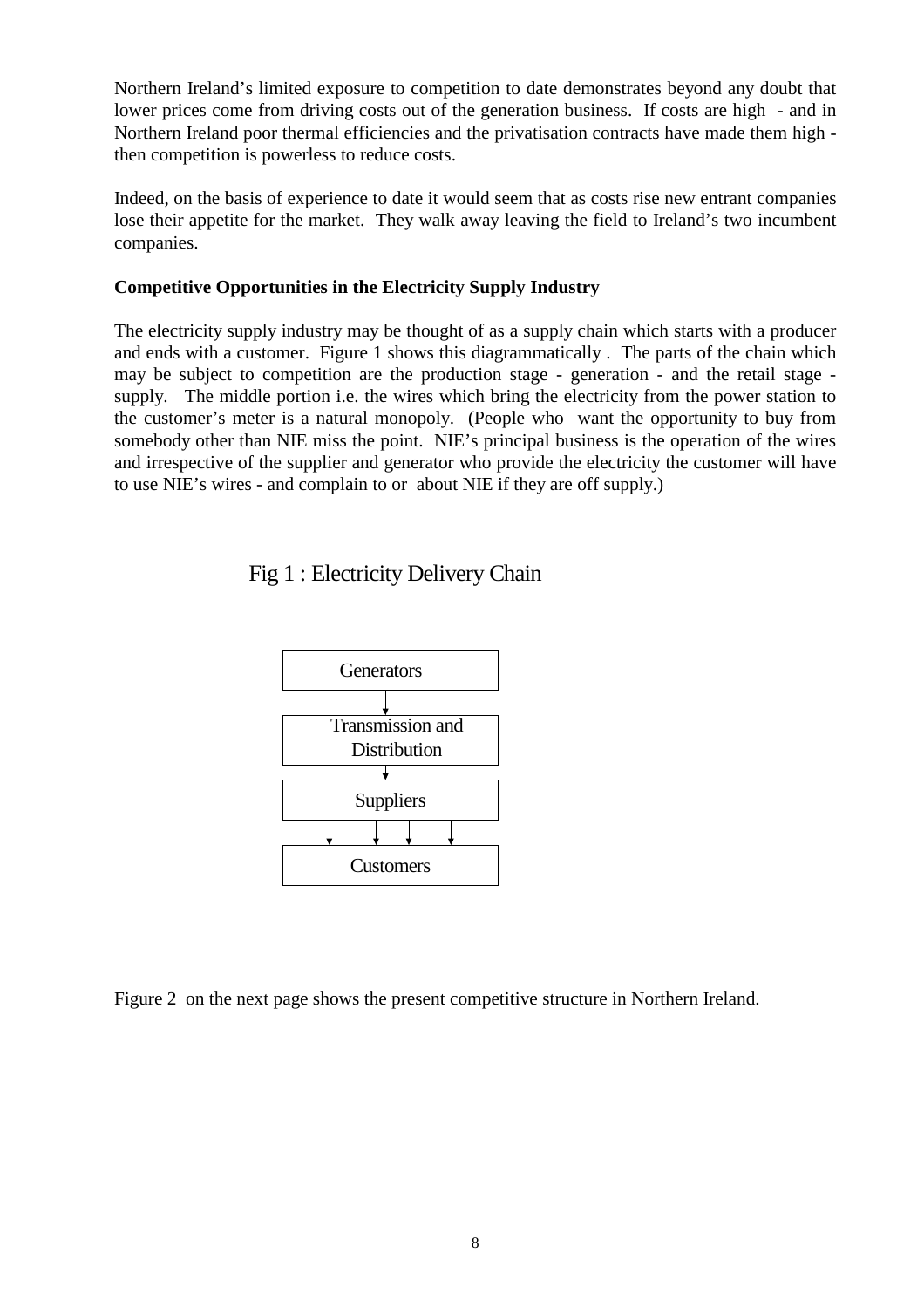# Fig 2 : Market Structure 2001



Key:

Flow of energy/contractual obligations

Flow of information/instruction

It will be seen that there are in practice two partially interconnected markets. The restrictions on the merging of these two into a single market are that:

- > PPB can only sell to STSs at Bulk Supply Tariff (BST); and
- > STSs must buy from PPB if they want to sell to franchise customers.

In every other respect the market has already been fully liberalised and all other market transactions are permitted. Thus:

- > IPPs can trade among themselves;
- > PPB and IPPs can trade between each other;
- > STSs can trade between themselves;
- > PPB can sell to suppliers outside Northern Ireland at a price other than BST;

> any market participant can buy or sell renewable electricity to any other market participant;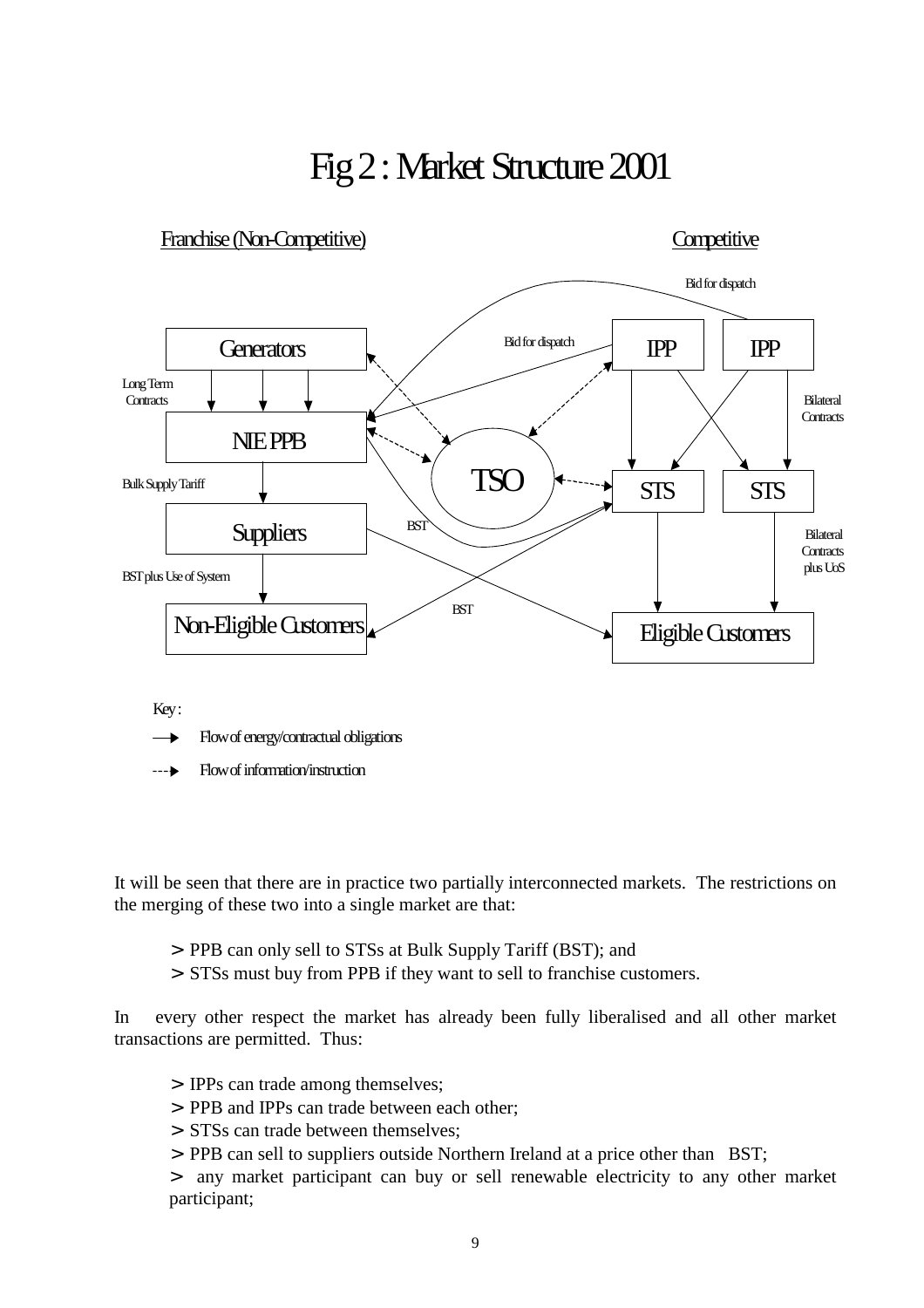> interconnectors are open to third party users and capacity is allocated in an open, transparent and competitive way; and

> market participants are free to develop other products such as a forward price for electricity.

In formal terms all that needs to be done to fully liberalise the generator market in Northern Ireland would be to end the requirement that suppliers selling to franchise customers must buy from PPB. The corollary would be that PPB would be free to sell its output on the same terms as any other generator i.e. at the market price.

It does not however follow that such a move by itself would lead to falling prices and real competition. Our experience in Northern Ireland is that formally we have fully competitive markets in supply and renewables and in the most desirable 35% of the generation market but each successive year brings less and less competition. The year 2001/2002 will see less IPP capacity actually trading in the market than the previous year and the lowest number of STSs since the market opened. **Market opening by itself is no guarantee that anything worthwhile will happen.**

Ending the requirement that all electricity sold to franchise customers must be bought from PPB is a necessary step towards a fully liberalised market. But it is not by itself sufficient to produce a competitive market. Other steps will be necessary.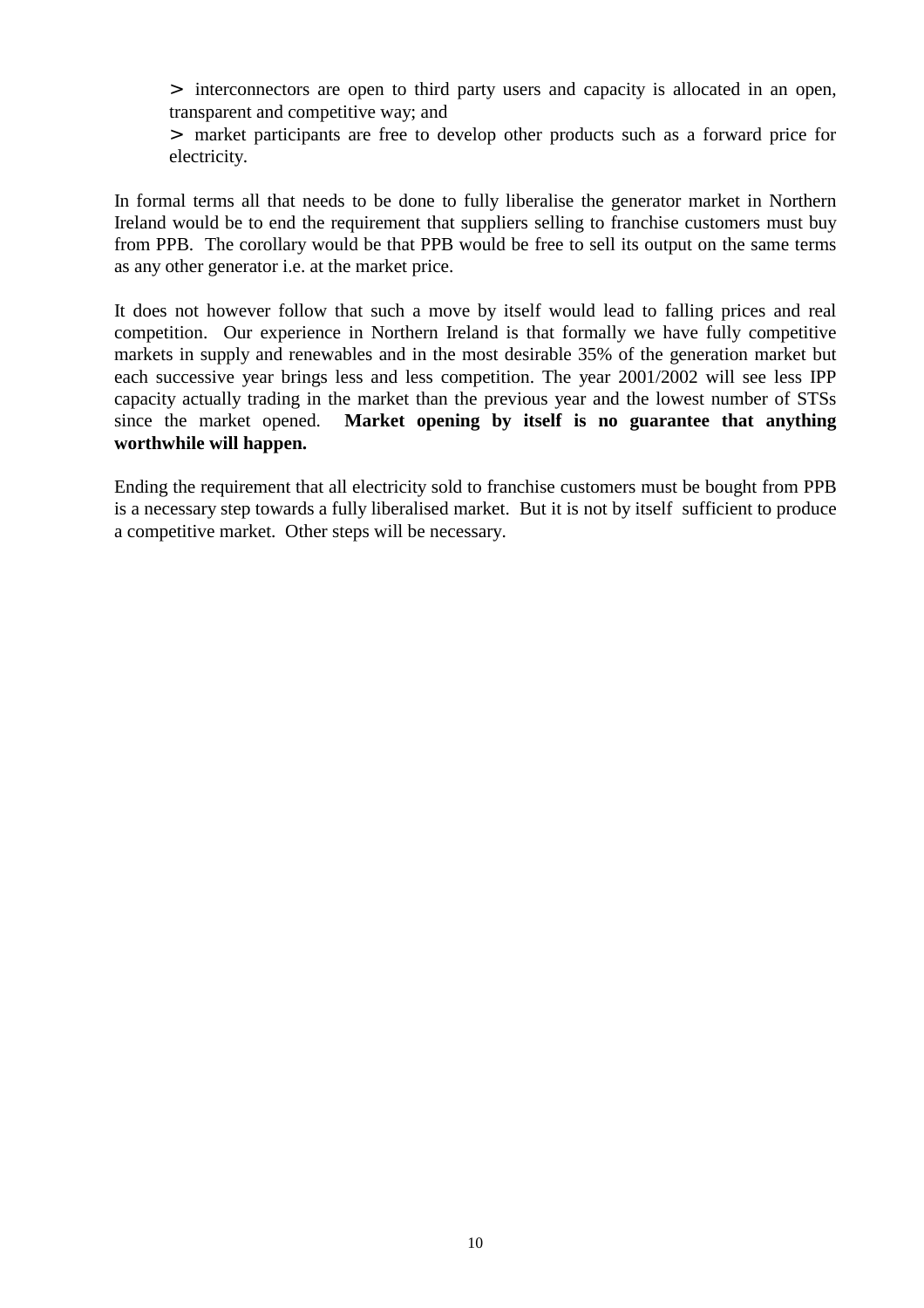## **Chapter 2**

# **The Pre-conditions for Competition**

#### **Introduction**

Competition in generation is difficult to achieve even in large markets. The fuels and technology for producing electricity differ considerably as do the external costs of production emissions, nuclear decommissioning, disposal of ash and other solid waste etc. While competitive outcomes appear to be feasible over short periods between technologies which have radically different costs this has only been achieved - firstly - because substantial costs have been written off or amortised in pre-competitive markets and- secondly- because the non storablity of electricity - with the resultant need to profile production both within the day and across the year - creates niches which different types of producers are able to colonise. Even in large markets it is far from clear how generation competition will work in the longer term. Competition in generation pressurises competitors to opt for the currently lowest cost technology - which is combined cycle gas turbines (CCGT). The need to maintain competitive edge pushes the industry to seek ever greater efficiencies. In the short term however the key question is ensuring that the market has sufficient competitors for their rivalry to force down prices. But technically one medium sized power station would suffice for Northern Ireland's needs if the only objective were to produce the required amount of electricity at least cost.

In principle, however, the existence of interconnectors should provide the opportunity for access to the market for sufficient producers for Northern Ireland to have competition in generation. But while having enough generators is a necessary condition for competition it is by itself not a sufficient condition. A new IPP whose costs are the lowest in the market place and which is in a position to set prices will not drive prices to the lowest possible level. In capacity terms one new IPP is all that Northern Ireland requires. But in competition terms that IPP must be challenged by the market to produce at the low cost at which it is economically capable of operating profitably.

Northern Ireland will probably have for the foreseeable future power stations at Ballylumford and Kilroot. There are proposals for a power station at Coolkeeragh and other proposals such as lignite and a further gas fired power station are credible even if not all proceed. More importantly the Scottish and ROI interconnectors will allow access by generators in GB and the ROI to customers in Northern Ireland - provided always that there are no system constraints.

Customers in Northern Ireland also have the opportunity to purchase renewable electricity or in some cases use combined heat and power (CHP). At present renewables - for which the market is already 100% open - look set to mount a serious competitive challenge now that some "teething problems" are on their way to being resolved and proxy carbon taxation is reducing their cost disadvantage.

In terms of the potential number of producers who should be physically able to access the market, there does not appear any longer to be an obstacle to the introduction of generation competition - provided all aspirant gas fired IPPs can be assured access to gas supplies on equal terms.

#### **Driving Down Generation Costs**

In capacity terms Northern Ireland could be fully supplied with electricity exported from GB and the ROI. In practice, there are sound operational reasons why this is unlikely to be practicable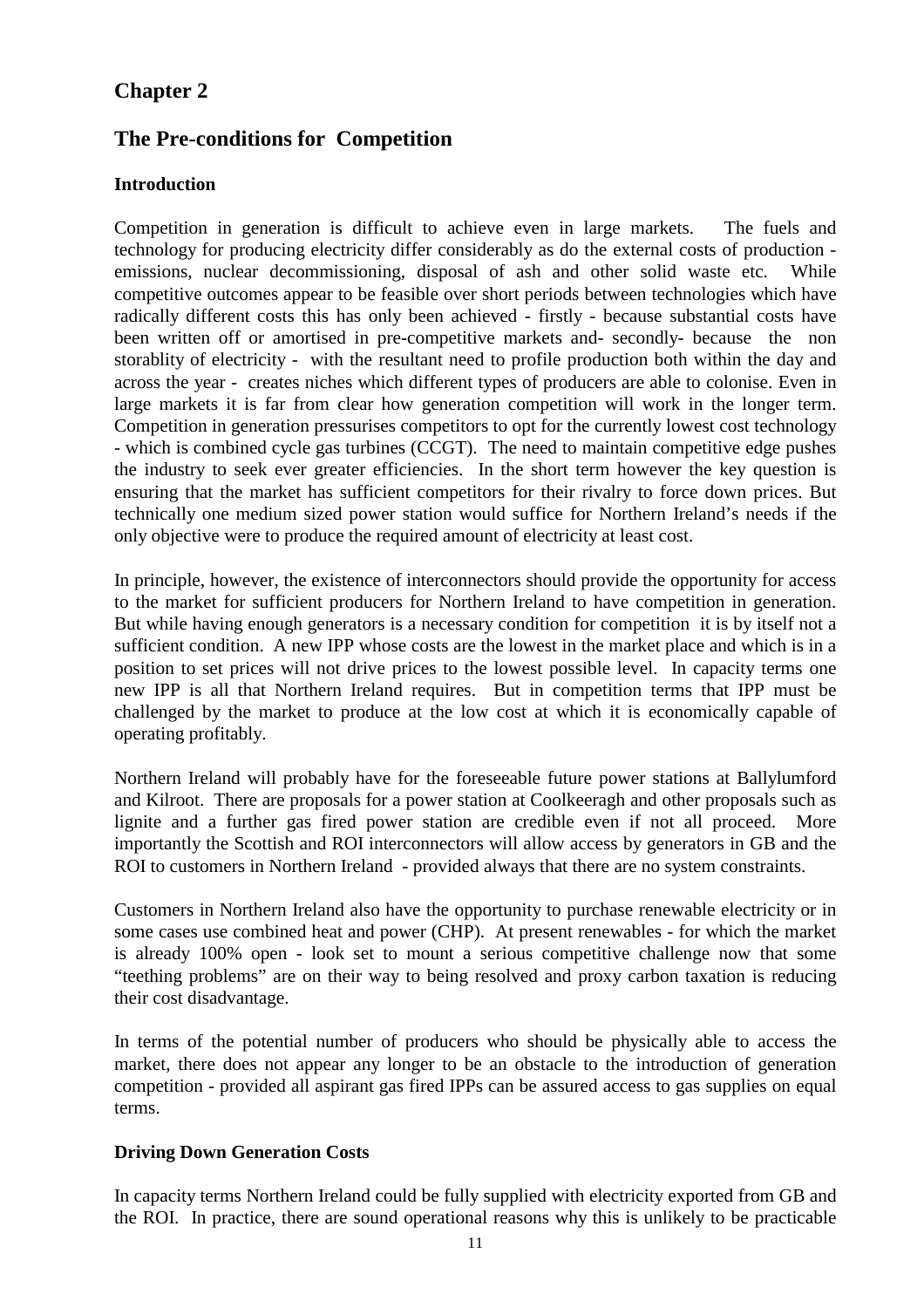but even if it were, it is doubtful if such an outcome would be acceptable to customers in Northern Ireland because of the perceived security of supply risk it would represent unless electricity in consequence became substantially cheaper. Generation located in Northern Ireland will provide an essential component of Northern Ireland's supply. Indeed there is no reason why costs for new generation should be higher than in GB or the ROI. The one cost which might be higher in Northern Ireland is fuel transportation costs. This should be small and more than offset by other locally controllable costs. It is however essential to ensure that all possible steps are taken to minimise fuel transportation costs.

The willingness of external producers in GB and the ROI to compete down the price of electricity in Northern Ireland will depend entirely on the price set by local producers.

At present local producers have high costs and poor efficiencies. The combination of contract renegotiations and demand growth have reduced the cost of availability payments from £145m in 1993/94 to £147m in 1999/00 (the last year before market opening made such comparisons invalid) a fall in real terms of 16%. In pence per kilowatt hour (units sold) this was 1.981 pence in 1999/00 compared to 2.262 pence in 1993/94 which is a fall in nominal terms of 14% and in real terms about 25%. The improvement is considerably better than the price of availability predicted at privatisation of 2.8 pence by 1998. Nevertheless the unit cost of availability is still about twice what customers should be paying for modern competitive generation.

The second cost factor is thermal efficiency - ie the efficiency with which the power station converts primary fuels such as oil, coal and gas into electricity. Our record is deplorable. Table 1 shows our thermal efficiency compared to other countries in the European Union.

#### **Table 2**

| E.U average           | 39.4%  |
|-----------------------|--------|
| <b>United Kingdom</b> | 41.0%  |
| $ROI$ .               | 37.7%  |
| Northern Ireland      | 31.07% |

#### **Conversion Efficiency 1998**

Sources: Eurostat and NIE

Changing generating technologies should dramatically improve our efficiency figure. The combination of the Ballylumford, Coolkeeragh and Kilroot proposals should lift the industry's efficiency from 31% to about 43%. Moreover, as the effect of converting Kilroot to orimulsion gives similar unit cost reductions at full load this understates the real gain. At a gas price of 20 pence per therm and a Kilroot coal price of 1.2 pence per kWh the fuel cost of producing 9000 GWhs with the present technology and efficiency is about £169m. The fuel cost of the same output spread equally between the same three stations after the changes in technology would be about £112m - a fuel price reduction of about 34%.

These figures illustrate that it is absolutely vital that Northern Ireland modernises its generating capacity and that doing so has a greater impact on final prices than competition. And the higher the fuel price the greater the price protection given to electricity customers by efficiency gains.

The contract renegotiations are amongst other things concerned with driving costs out of the existing contractual arrangements so that the remaining contracted stations can compete in a modern competitive market.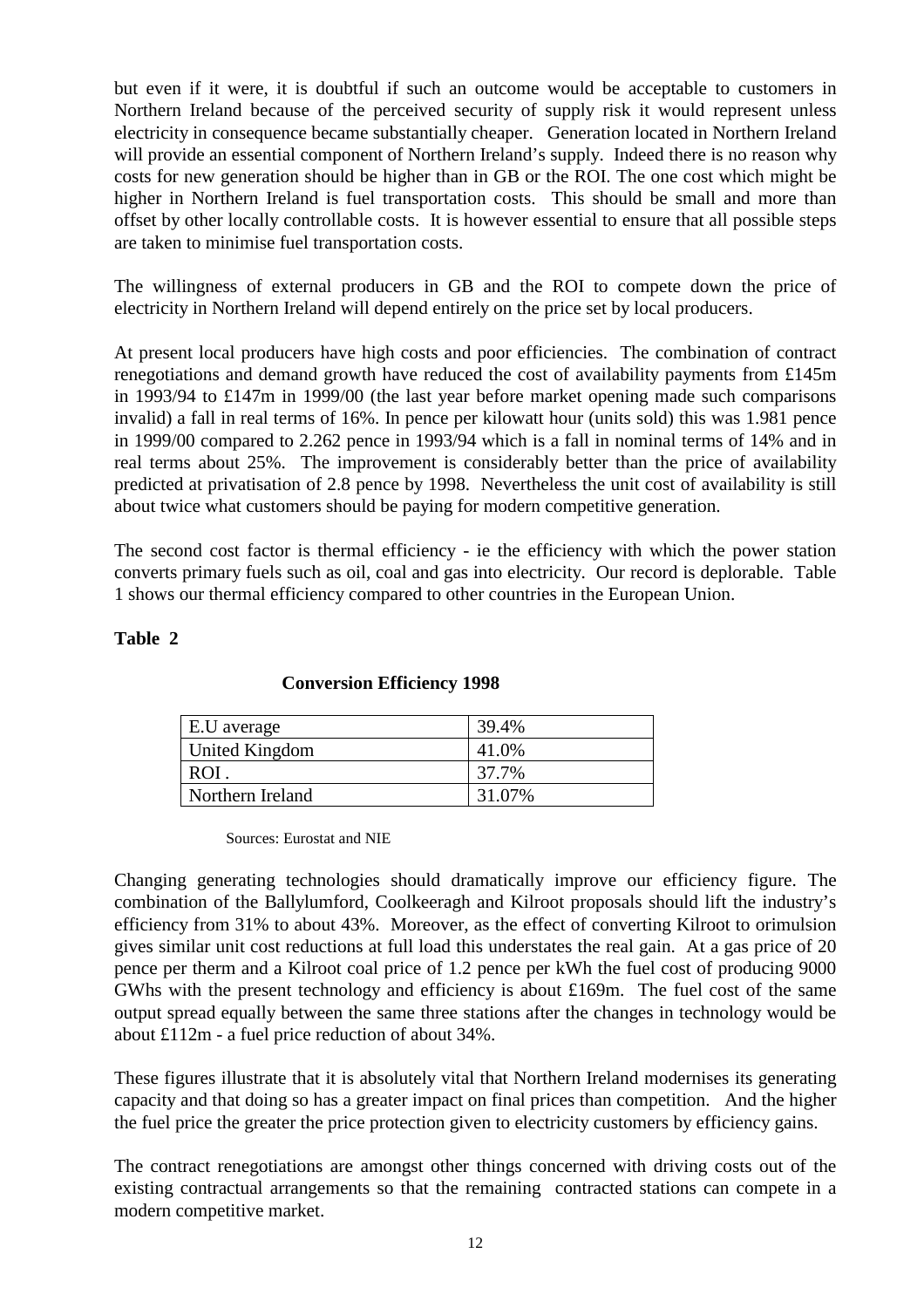The changes to Ballylumford's contract have been successfully concluded. The existing 951 megawatts of contracted capacity will be replaced by 600MWs of CCGT which will be operational in 2002. The marginal price of Ballylumford's output should fall by 36% and the ability of the Power Procurement Manager (PPM) to trade with other generators should result in this greater efficiency impacting on costs in the eligible customer market.

Moreover, the Ballylumford contract has been designed so that most of the capital costs will be repaid over the first ten years. The true cost of Ballylumford to customers in these ten years will therefore be over-stated.

It is possible to reduce the cost of Kilroot in a similar way and to greater immediate effect. The changes which have been proposed for Kilroot would result in customers paying for the capital cost over the life of the plant and not over the next ten years. The use of orimulsion instead of coal would increase output for the same fixed cost, produce a lower unit cost and accelerate environmental improvements.

Northern Ireland's generation industry is on its way to having the lower cost production capability which is an essential pre-condition of generation competition. But unless the Kilroot contract is changed Kilroot will be out of market and its excess cost will represent a stranded cost . As this cost is entirely avoidable customers cannot be asked to meet it.

Any new generation constructed in Northern Ireland would have to be capable of producing electricity at the lower cost levels necessary to be internationally competitive. This holds for Coolkeeragh and all the other current proposals. But if no third station is constructed DETI will need to consider the implications for security of supply. The draft Directive should remove the inhibitions on discussion of this issue up to now.

In conclusion this second condition for a competitive market in generation - namely efficient low cost power stations - is partly met already and is capable of being fully met.

#### **Transporting Electricity to Market**

Markets require buyers and sellers to be able to interact. In the first place they must be able to communicate what is available, what is sought and the terms and conditions for the transaction. Secondly the seller must be able to physically deliver the goods to the buyer. Thirdly, the buyer must be able to pay for what has been delivered and the seller must have confidence that he will be paid.

The electricity market differs from the market for other goods and services in that dedicated systems are needed to facilitate the interactions between buyer and seller.

The most obvious aspect of this is the network of wires which connects the power station to the customer's meter.

Until very recently the "islanded" nature of the Northern Ireland system limited the potential scope for trading electricity to buyers and sellers within Northern Ireland. From next year customers will be able to buy from producers in GB as well as the ROI and in principle from further afield. In the space of six years Northern Ireland will have changed from total isolation to one of the most open systems in Europe as measured by the interconnector capacity as a percentage of maximum demand. Moreover this is a two way process. Generators in Northern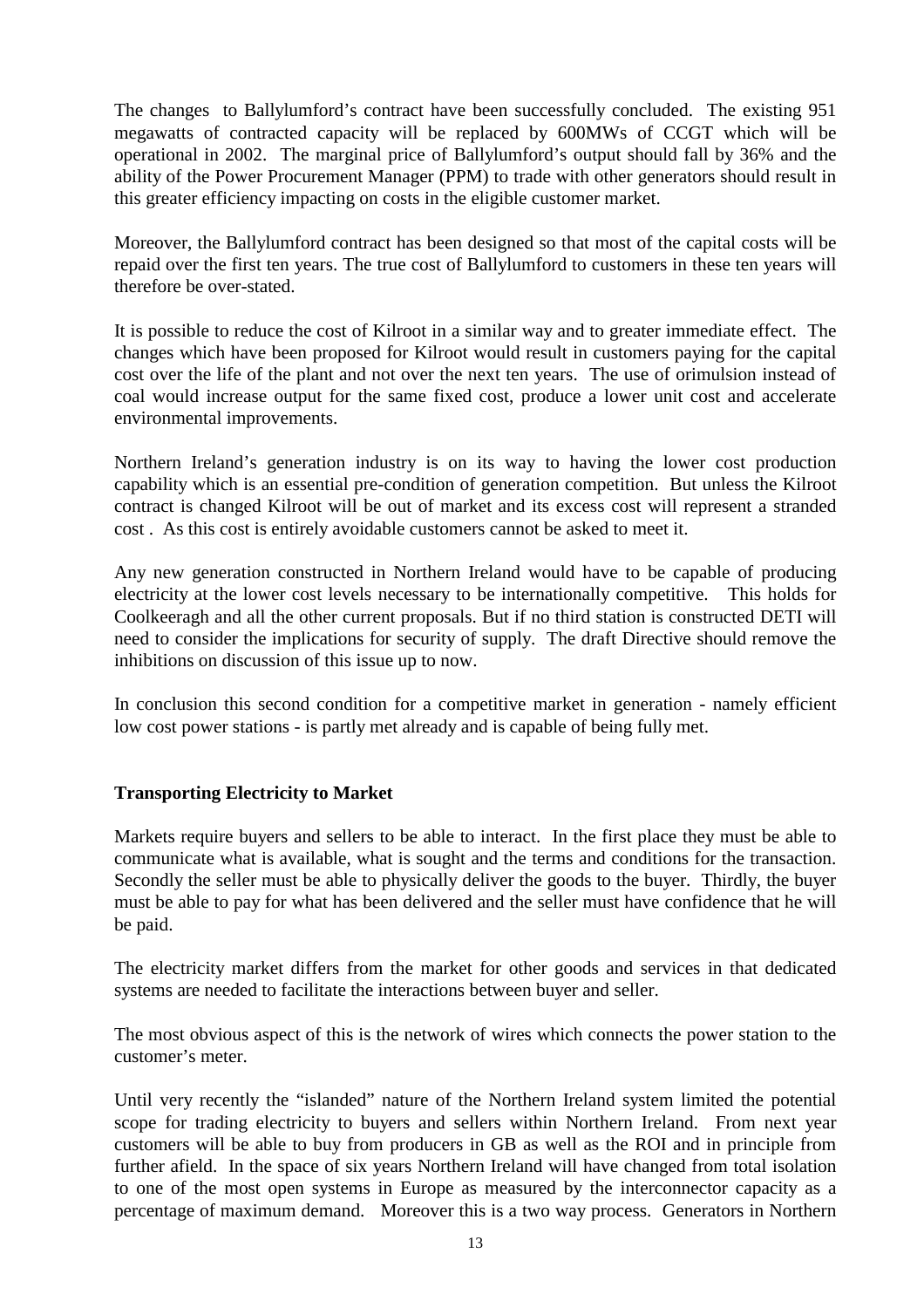Ireland will be free to sell to buyers outside Northern Ireland.

Capacity on the North South interconnector has now been auctioned for the second full year in both directions. Capacity on the Moyle interconnector has been auctioned for the first three months of 2002. In the summer OFREG will publicly consult on the way in which all interconnectors will be made accessible to those who want to use them from 2002 onwards. Prospective users will be able to indicate the sort of mix of day ahead to one or more years of firm or interruptible capacity they would like to be able to buy.

The development of the interconnectors is a major step in meeting another pre-condition for a competitive market. However there are other conditions which need to be satisfied.

The first is that there should not be transmission constraints either internal or external to the Northern Ireland system. There are constraints on transmission in the ROI. The extent to which external transmission constraints may diminish the fullest value being derived from interconnection will only become clear once the interconnectors are fully operational.

Secondly, the system must be managed in a way which does not discriminate between generators. Managing the system on a day to day basis is the responsibility of the Transmission System Operator (TSO) who should be totally free of any association with any of the system's users. An efficient transportation system requires an independent TSO. To a considerable extent this has been achieved in Northern Ireland with the establishment of a System Operator Northern Ireland (SONI) as the TSO as a wholly owned NIE subsidiary. However it is clearly desirable to have SONI taken out of both NIE's and Viridian's control - a move which might require primary legislation. OFREG will publish a consultation paper on this in the course of this year.

Thirdly, the transmission system must be developed in a way which does not incorporate commercial bias. Network planning may influence the viability of existing power stations or the location of new power stations though this is less likely in a small system such as Northern Ireland with postalised transmission charges.

Finally, the transportation system has to be as low cost as possible. T&D costs in Northern Ireland have not fallen since privatisation to the extent they have in GB. This is not the place to comment on the reasonableness or otherwise of the divergence in T&D prices in Northern Ireland from the trend in GB. But high T&D costs forming an ever increasing percentage of total electricity costs weaken the pressure for generation competition. If generation costs are 75% of total costs competition which reduces generation costs by 4% knocks 3% off final bills. If generation costs are only 50% of final costs because T&D costs are high, then that same 4% reduction only reduces final bills by 2%. Generation competition's value to customers becomes diminished in these circumstances.

#### **An efficient market trading structure**

In any market buyers and sellers need to be able to settle their payments. If this facility does not exist or deteriorates so that one or both parties lose confidence in it, markets cease to function, economic activity declines and ultimately there is social and economic chaos.

Electricity markets not only need a market structure in which buyers and sellers have confidence but the peculiarities of electricity give them special difficulties. As electricity cannot be stored, distrained or returned to sender the market has to function on the basis that whatever is recorded by metering as having happened did actually happen. Electricity has other peculiarities - for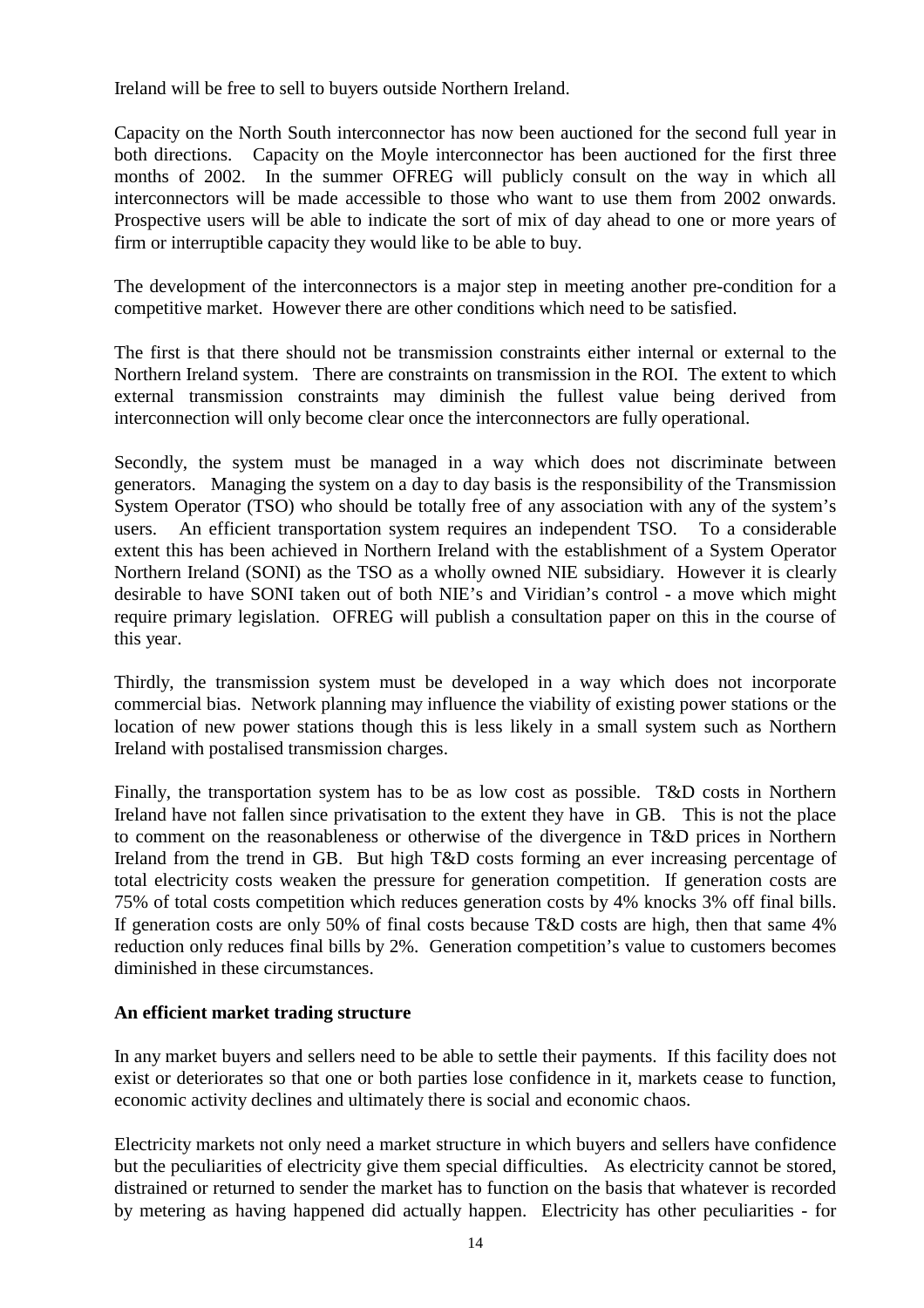example the inevitability of "losses" en route between power station and customer, the fact that the production and consumption of electricity are instantaneous, that the customer should not however be affected if his producer fails to produce and indeed that there is no necessity for the electricity which customer "A" buys from supplier "B" who ordered it from power station "C" to actually be the electricity which powers customer "A"'s factory or lights his house.

For an electricity market to work all the electricity and financial flows - including all the unpredictability and unplanned variations in flows - have to be capable of being settled and settled regularly and efficiently.

The TSO in addition to managing the physical flows on the system has to manage system financial settlements. For the 35% market opening in Northern Ireland the TSO put in place an "interim settlements system" which could be refined in the light of experience. Its principle virtues are its simplicity and its low cost. At present 35% of the electricity used in Northern Ireland is traded on a system which cost around  $£100,000$  to set up and approximately £100,000 per annum to run.

Market opening to 100% of the market could involve customers in having to incur considerable costs. Customers who are not at present eligible i.e. the franchise customers fall into two broad categories. There are about 50,000 non domestic customers and about 630,000 domestic customers.

Electricity's market value varies during the day and throughout the year because of variations in demand and variations in cost. When demand is slack - for example on summer nights - only the lowest cost power stations run and as it is a buyers' market the price is not bid up. On a winter evening when demand is at its highest the value of the last unit of electricity produced will be high. This natural market outcome makes it possible for high cost producers to meet the peak demand and still cover their costs. In a fully competitive market producers who only operate for a few hundred hours a year have to be able to recover all their costs from the very high prices during these peaks.

Electricity suppliers selling to domestic customers do not reflect the spikiness of half hourly electricity costs in the tariffs they set. Typically the tariffs would smooth the price over the year which means that the supplier is recovering more than his costs in the summer but selling at a notional loss in winter evenings.

However, in order to facilitate the transactions between suppliers and generators it is necessary to record accurately not only how much electricity customers consumed but precisely when they consumed it. This half-hour by half-hour history of consumption is the customer's load profile. The day and night rates with which economy 7 customers are familiar is a crude form of profiling.

Taking domestic customers as a whole it is possible to devise a profile which averages the profile of all such customers. For non-domestic customers it is necessary to install half hourly metering which sends data by telephone line to enable financial settlements to take place.

The total cost of a system with this degree of sophistication for Northern Ireland will not be known until serious research into costs is undertaken. However sufficient information is available to enable an approximation to be made.

The half hourly metering of 50,000 non domestic customers would be around £450 per site or £22.5m. NIE's T&D business would need £5m for additional computer facilities for Meter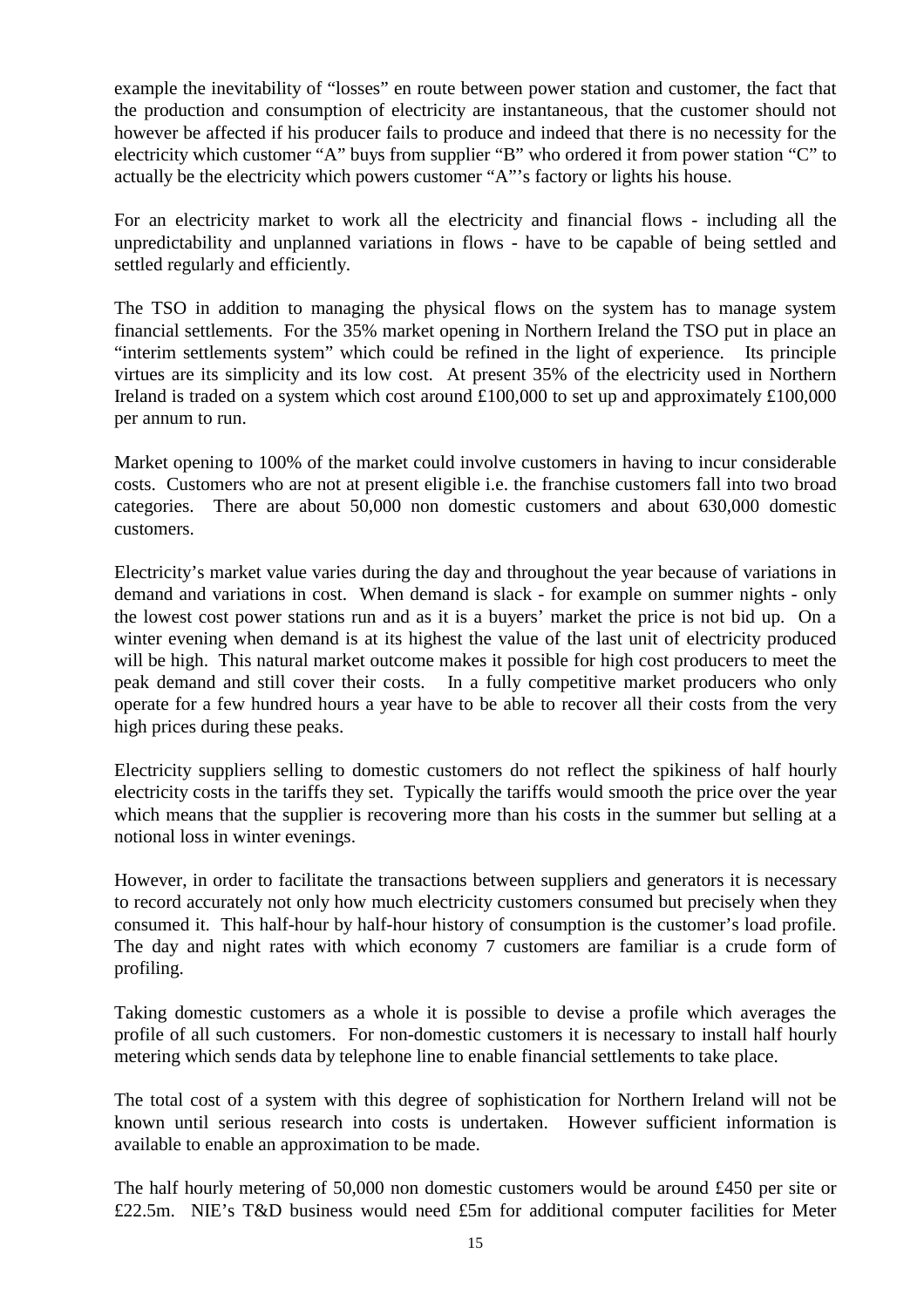Point Administration.

The annual running cost of this system including telephone lines would be about £6m. Thus for non-domestic customers the costs would be of the order of £28m plus £6m per annum.

Most of the smaller non-domestic customers might prefer not to pay for half hourly metering and instead go for load profiling along with domestic customers. If this were to happen, the cost of say 10,000 customers on half hourly metering and the rest on load profiling would be £4.5m for half hourly metering and £35m for load profiling. This assumes an average cost per customer of £50. The cost in GB in 1998, where they may be presumed to have enjoyed some economies of scale, was £33 per customer.

The wholesale settlement system which would be needed to handle the transactions between suppliers and generators would add a further £10m to the cost. This gives a total cost of £55 -60m for start up and about £6m a year to run. If companies were to recover this cost from customers over seven years - as they did in England and Wales - this would add £14 - £15m a year to the cost of electricity. If the entire cost were borne by the 65% of "new" eligible customers this would be about 0.25p per kWh which would add about £10 per year to the average domestic bill. This 0.25p per kWh for transaction costs is at least 50 times more than the transaction costs of the present 35% market opening for which the transaction cost charge is something of the order of 0.005p per kWh. One further reason why Northern Ireland would be more exposed to transaction costs having an adverse effect on prices would be the relatively small number of units consumed per customer. Scandinavia's per capita electricity consumption is three to four times Northern Ireland's. To persuade customers that this would be a penalty worth incurring it would be necessary to show even larger compensating reductions from competition that could not have been obtained at lower cost. But over the next few years the cost of these types of systems should fall.

There are alternatives to the British model. For example the Scandanavian countries which trade via the Nordpool : Norway, Sweden, Finland and Denmark have formed a market which is based on the use of bilateral trades and a highly liquid and transparent spot market, and yet retains a high degree of state ownership at the Grid level. This is combined with active supply competition (for example Finland has over 200 suppliers for a population of 5 million) and low (but relatively volatile) wholesale prices.

The system is itself dependant on the interaction and co-operation of the system operators within each state and the effective management of interconnection and transmission bottlenecks to ensure the efficient operation of the market. This constraint management allows trades across borders to be carried out in the most efficient way, and bottlenecks are managed specifically to reduce the adverse price effects of transmission constraints. The Nordic trading model is also characterised by a highly active derivatives market which allows market participants to lay off the risk of bilateral contracts by in effect buying insurance as well as contracts for delivered energy. Such features allow participants therefore to operate at lower cost.

Whichever other model we choose to examine we must note that there are significant costs of balancing and settling the electricity trades, and given the size of the Northern Ireland (or indeed the island of Ireland) market, this alternative is not a feasible model to follow. If we examine the two Irish systems against the Nordic model, they are relatively small in customer numbers, are low in average consumption terms (and hence have a higher cost per unit of electricity traded when considering relatively fixed settlement costs), have relatively high cost generation (as opposed to the availability of low cost hydro power in Norway) and are not sufficiently competitive to allow the efficient operation of a spot market because of the dominance of large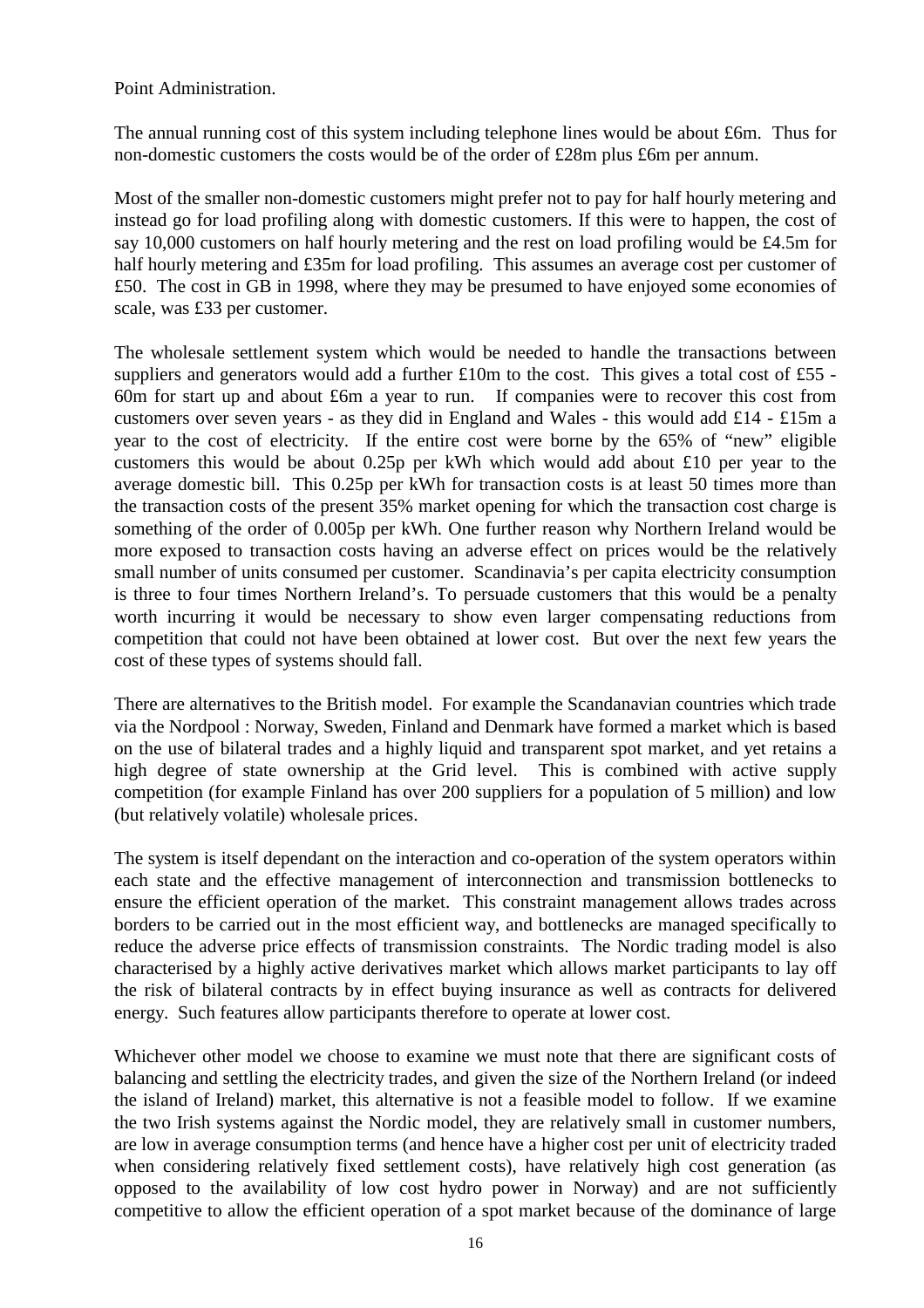players.

A competitive market also needs to have an exchange - real or virtual - where buyers and sellers can trade. This trading mechanism has to be one in which both sides - but particularly buyers have confidence. They need to know that the trading mechanism is not being exploited or gamed by those producers or suppliers who have market power. It has taken twelve years from privatisation to achieve this to the satisfaction of all parties in England and Wales. Scotland is not yet included. During this period England and Wales have moved from a trading pool to a system of bi-lateral trades. Competition Act powers are likely to be too slow to be effective in this kind of market though it is conceivable that an early hanging "pour encourager les autres" would instil sufficient fear into the market as to ensure that there was no abuse of market power.

The eligible customer market in Northern Ireland is based on bilateral trades between independent generators (IPPs) and suppliers (STSs). As STSs can purchase from PPB the existence of the PPB effectively caps the price which IPPs can charge. But at present the cap set by the PPB is itself high being a function of the PPB's high cost contracts with inefficient plant. Only if the cost of the PPB's contracts reduces will the effectiveness of the PPB in setting a price cap improve.

If it is to inspire the market to behave in a way which delivers the sort of competitive outcomes which a properly functioning competitive market would deliver, PPB must have plant which is sufficiently low cost to be challenging and must have sufficient capacity to be capable of forcing a large portion of the market to respond to the challenge.

Table 3 on the next page gives PPBs contracted capacity between now and 2010 against estimated peak demand.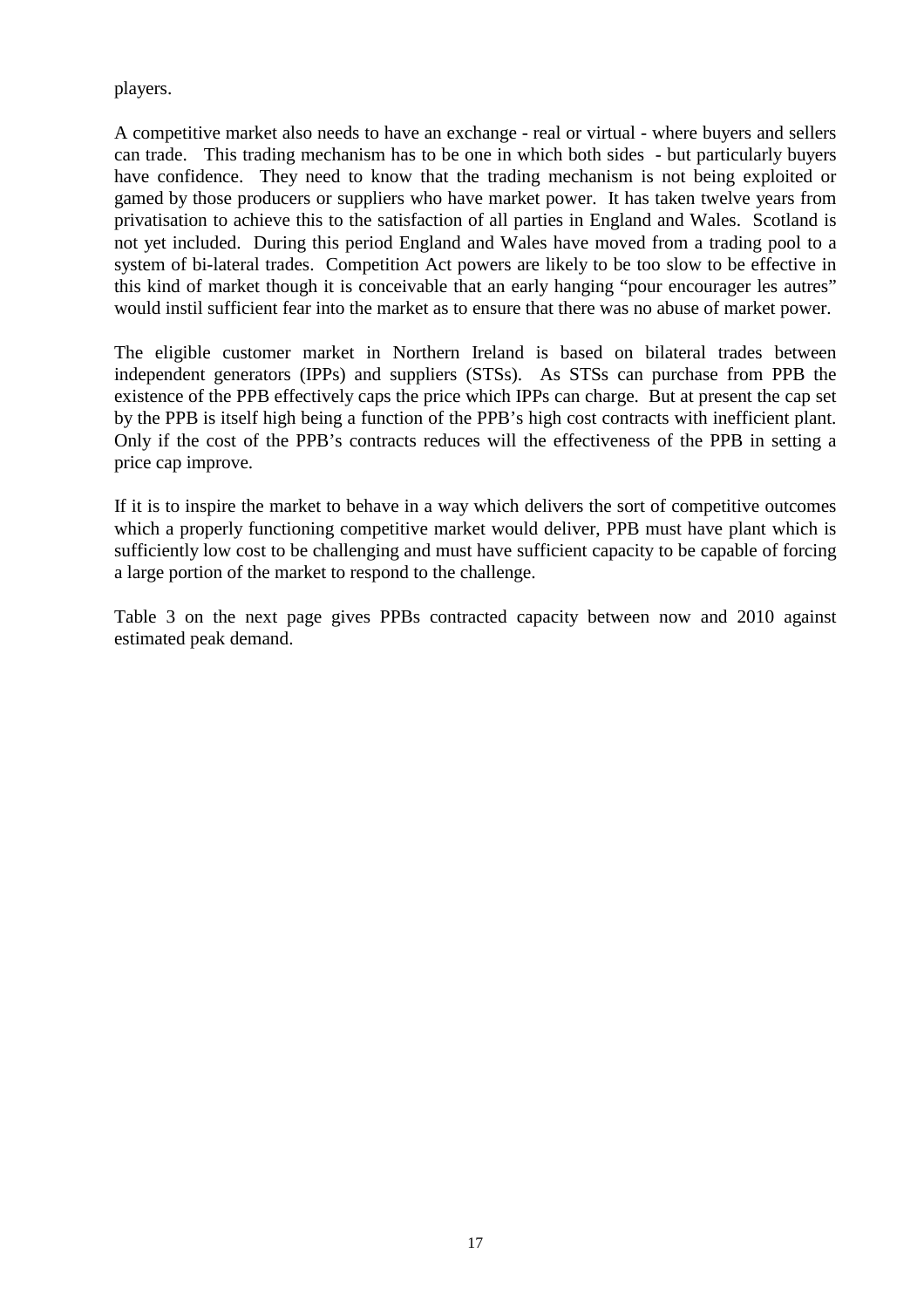| 1 avie J |              |                   |                 |
|----------|--------------|-------------------|-----------------|
| Year     | Unrestricted | <b>PPB</b>        | PPB Capacity as |
|          | Peak MW      | Capacity MW       | % of Peak       |
| 2001/02  | 1762         | 1427 <sup>1</sup> | 80.9%           |
| 2002/03  | 1797         | 1372              | 76.3%           |
| 2003/04  | 1833         | 1312              | 71.6%           |
| 2004/05  | 1870         | $1252 / 1382^2$   | $66.9 - 73.9\%$ |
| 2005/06  | 1908         | 1136 / 1266       | $59.5 - 66.3\%$ |
| 2006/07  | 1946         | 1136 / 1266       | $58.3 - 65.1\%$ |
| 2007/08  | 1985         | 1136 / 1266       | $57.2 - 63.8\%$ |
| 2008/09  | 2025         | 1011/1136         | $49.9 - 56.1\%$ |
| 2009/10  | 2065         | 1011/1136         | $48.9 - 55.0\%$ |

**TREA** 

 $\overline{a}$ 

Clearly PPBs potential maximum share of the market would decline gradually with time, as would its technological edge. In an all-Ireland market its role is further diminished. It would pose no market threat to more efficient new entrants prepared to trade keenly but it would be positioned so as to protect customers from new entrants abusing their position. It would also protect Northern Ireland's customers from having to pay high prices to inefficient producers.

In the absence of PPB there is no mechanism which would effectively force IPPs selling to the whole of the Northern Ireland market to sell at prices which are reflective of their costs. The indications from elsewhere suggest that IPPs would price to the maximum level which the market would bear.

Moreover, a market as small as Northern Ireland would provide little opportunity for good offtake bilateral contracts between IPPs and final customers. The absence of long term contracts of any sort would increase the riskiness of investment, raise the cost of capital, increase price volatility and possibly lead to periodic power shortages; Northern Ireland could re-enact the California market in miniature. There can be no guarantee that an untrammelled free market in generation will deliver sufficient generation when it is required, or at prices which are comparable with those in GB - problems which are recognised by the draft Directive.

Finally, customers have to be confident that there will be sufficient capacity to cover accidents and emergencies, the daily and annual peaks in demand, supply the home market if prices rise externally, and generally provide for system security. In a large market it may be possible for market forces to cover all these aspects. There is no reason to believe that in a small market there will be sufficient capacity to enable a civilised society to continue to operate at an acceptable cost.

 $12001/02 - 2003/04$  assumes Kilroot on Coal at 390MW, all data assumes 232MW Gas Turbine (GT) capacity is not included in PPB capacity.

 $2\,2004/05 - 2009/10$ : higher figure assumes Kilroot on Orimulsion at 520MW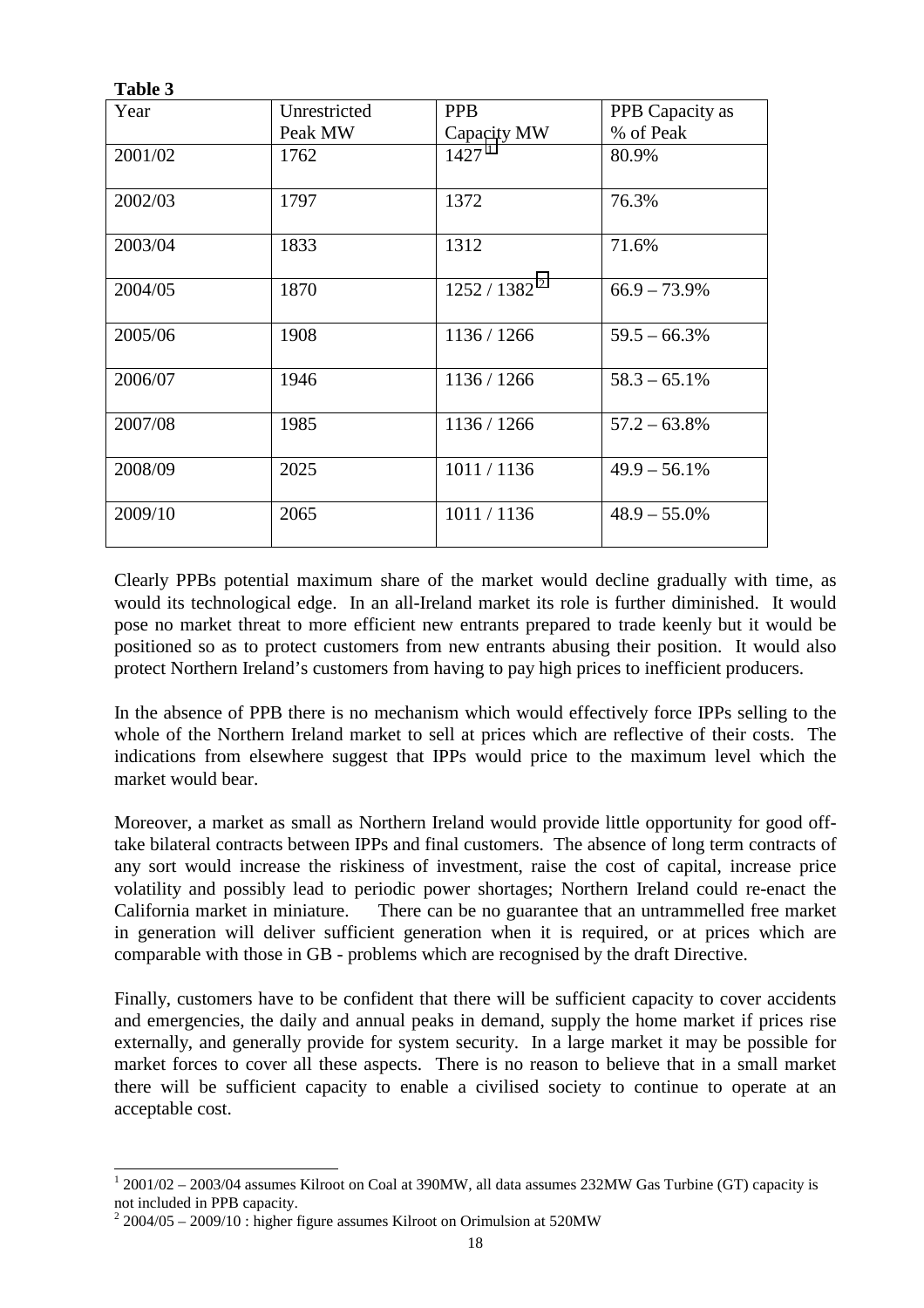In summary, therefore, a market mechanism in which customers and sellers can have confidence has to:

- > produce prices which reflect the costs of a competitive market;
- > facilitate all desired transactions without high transaction cost eroding the value of competition;
- > protect system security.

 None of these requirements will be readily met in a market as small as Northern Ireland. Any failure to meet them could prove to be very costly for customers. Northern Ireland's competitive market structure must be based on clearly allocating responsibility for meeting those three requirements.

#### **STRANDED COSTS**

One further issue which may be associated with market opening is that of stranded costs. Stranded costs are those costs that cannot be recovered in the market place. Stranded costs are a problem of success. The possibility of stranded costs would arise if PPB, faced with full market opening, were unable to recover in the market place sufficient to pay the owners of Kilroot and Ballylumford powerstations the amount which it is contractually bound to pay them.

This is the reverse image of some of the possible problems described above. It only arises if new entrants are attracted to the Northern Ireland market who undercut the PPB contracts. The extent to which PPB would have stranded contracts would be the extent to which new sources of supply forced down the market price. PPB would not face stranded costs for the full extent of their contracts and should be able to sell the output of both plants - but at a loss. The loss would, however, be considerably less than paying the plants their availability payments but not operating them.

Therefore, it would be prudent for PPB to seek to ensure that as much cost as possible was driven out of its existing contracts so that it minimised the risk of exposure to stranded costs. If, after doing that, its costs are still above market this implies significantly lower prices than today. Customers should not therefore be unhappy about paying for stranded costs if, after contract changes, prices were lower than they are now. On the other hand if stranded costs arise because of a failure of NIE to adjust its contracts, then it would be inequitable to require customers to meet a cost arising from the failure of NIE to manage its contracts efficiently.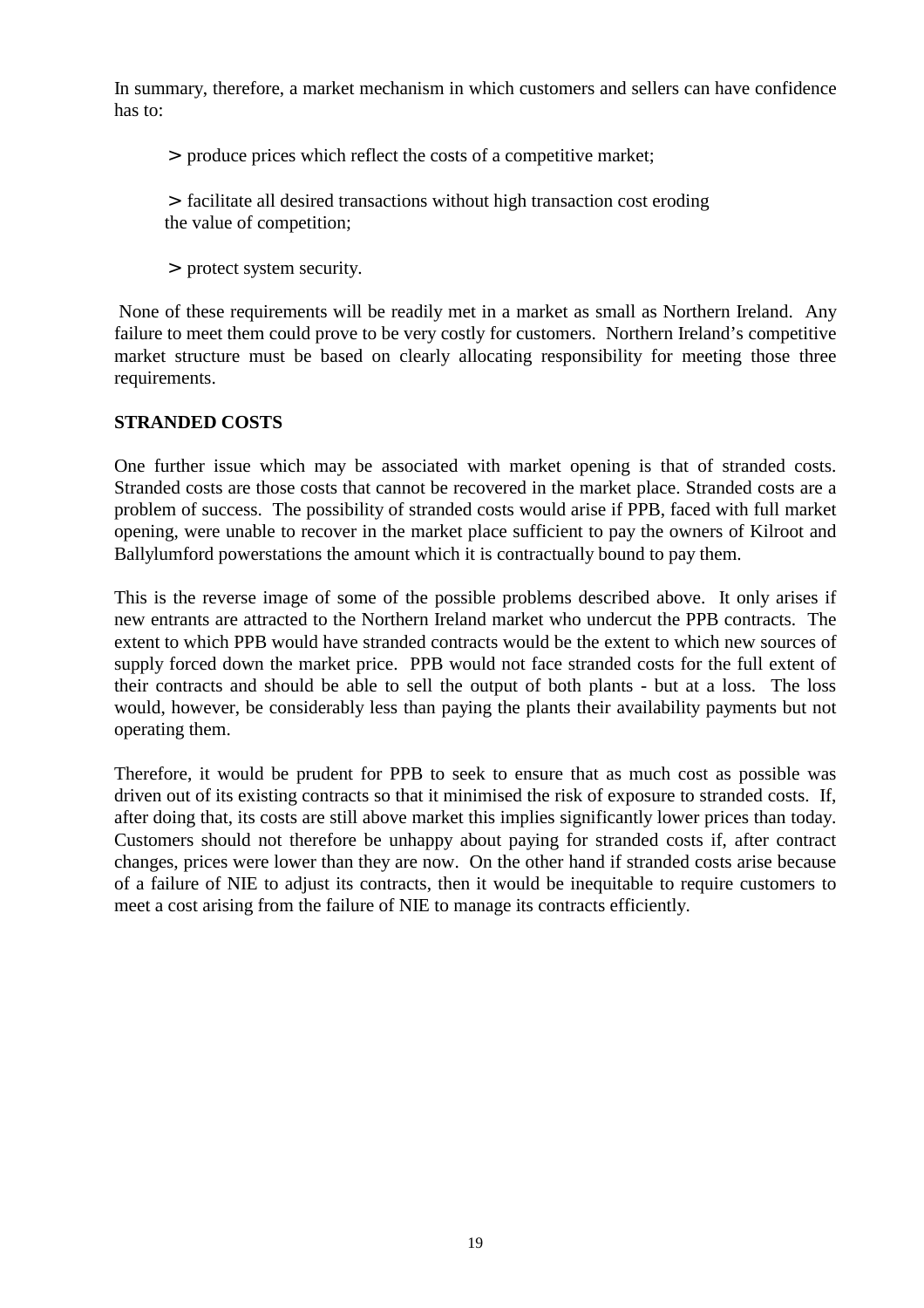#### **CHAPTER 3**

#### **SUPPLY COMPETITION**

At the other end of the chain from generation to consumer is the supplier - the entity which retails electricity to the final customer. Supply like generation and unlike T&D - can be undertaken by a number of companies competing against each other. Unlike generation, supply is not capital intensive and does not require long horizons for the recovery of costs. In theory, supply competition should be easier to stimulate than generation competition.

In Northern Ireland, in addition to NIE's Public Electricity Supply licence (PES) , thirteen licences have been issued to second tier suppliers (STSs) who can supply customers. However, few of these STSs are active. In the first year there were four STSs competing for eligible customers. In the second year there were three. This year there are only two. It is of course possible and indeed widely expected that there will be more interest by cross-channel STSs from April 2002 when the Moyle Interconnector begins its first full year.

STSs are entitled to sell to any customer in Northern Ireland. If they sell to eligible customers or if they sell renewable electricity they are entitled to purchase their electricity from any generator. If they sell to the 65% of customers who are not eligible they must - unless they sell renewable electricity - buy their electricity from PPB.

Supply competition has not developed in the franchise market. NIE's PES Business has a tight price control with profit based on a margin of 0.5% of turnover. It is a tighter price control than that traditionally imposed on PESs in England and Wales. An STS selling to a franchise customer would therefore face the same generation costs and the same T&D costs as NIE PES. The only area of cost over which they could compete is the 5-7% represented by the supply component of final price. Clearly, this does not have much scope for creating competitive gains which could be passed on to customers as price reductions. Not surprisingly, there has not been much interest by STSs in competing for franchise customers.

There is, moreover, the question of the pricing structure for franchise customers. NIE PES averages charges across the year but electricity varies in value during the day. As was explained in Chapter 2 full market opening requires either half hourly metering for each customer - which is at present too expensive to be self-financing for small customers - or profiling which imputes an average load shape to each class of customer. This approximation of consumption based on averaging - which is used below 100 kW customers in GB - is also expensive in terms of set up and operation. It also encourages gaming - the search for customers who diverge from the profile who can be profitable for STSs but, by definition , it increases the costs of the rest of the market.

Fully opening the market means that any STS would have the right to sell generation from any power station to any customer. If this were done it would expose PPB to the risk of stranded contracts as it would lose its captive customer market for its contracted generation capacity which of course is only a problem if PPB's capacity is above market price which it clearly need not be. As indicated above, this type of load profiling system with half hourly metering for larger currently ineligible customers could cost £60 million.

However, there must be a serious question as to whether keen competition would follow the setting in place of these arrangements. It is difficult to get STSs to compete for the 650 large customers who are currently eligible. In GB the view that about four million customers are necessary to sustain a supply business has been gaining ground. In Northern Ireland there are less than 700,000 customers. The belief that STSs which will not compete for the accounts of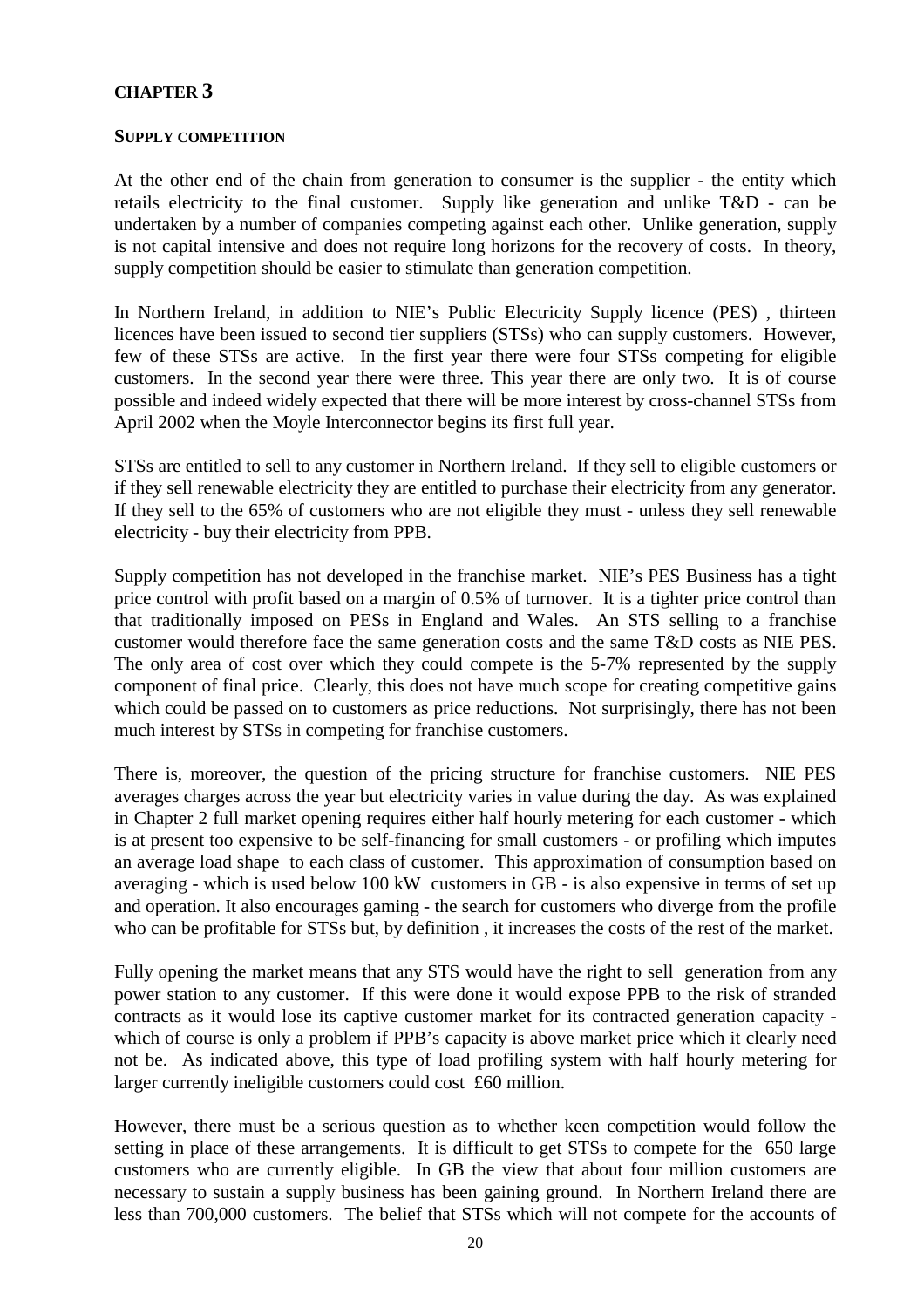large users will invest in door to door selling to solicit business from individual households is simply not credible. **It is quite conceivable that the cost of full supply competition would be incurred without inducing challengers to enter the market place**.

In practice full supply competition could make the attainment of social, economic and environmental goals more difficult to achieve. Affluent customers are more attractive than impecunious customers. Measures to reduce fuel poverty and provide an incentive for energy efficiency - such as a two-tier tariff with a lower price for the first 1500 units - might be more difficult to introduce. NIE's PES business is currently incentivised to persuade domestic customers to consume less electricity. Could this kind of incentive operate in a fully competitive market?

Fuel poverty is not primarily about electricity prices since the major item of household fuel expenditure is space and water heating. High electricity prices certainly exacerbate the problem in that the £50 extra which a household has to spend in Northern Ireland for the same amount of electricity as a household in GB could otherwise be used to afford more warmth. Similarly, if all the lights and appliances in the house were efficient the household might have another £50 a year to spend on warmth. The combination of high prices and inefficient use of electricity probably deprives fuel poor households of over £100 per annum of income that could otherwise be at their disposal for warmth.

However, the structure of the electricity market is important for the tackling of fuel poverty for two reasons. The first is that it can facilitate the driving down of electricity costs to the fuel poor in particular, and ensure that their price of electricity relative to other customers does not rise. Secondly, it is important because the market structure can itself stimulate the direct tackling of fuel poverty.

The following features of the Northern Ireland electricity market may be regarded as helpful to fuel poor households:

> the abolition of standing charges;

> the absence of surcharge with the new keypad prepayment meter;

> the incentive on NIE PES to promote energy efficiency and reduce household consumption;

 $>$  the £2 per customer levy which raises over £1m per annum to be directly spent on tackling fuel poverty, including insulation, heating controls and heating systems.

If fuel poverty is to be eliminated these measures must be protected and developed. Poorly designed market structures may not do this.

Accordingly, I propose commissioning research to advise me on the way in which further market opening can be achieved without weakening still further the most vulnerable households in Northern Ireland.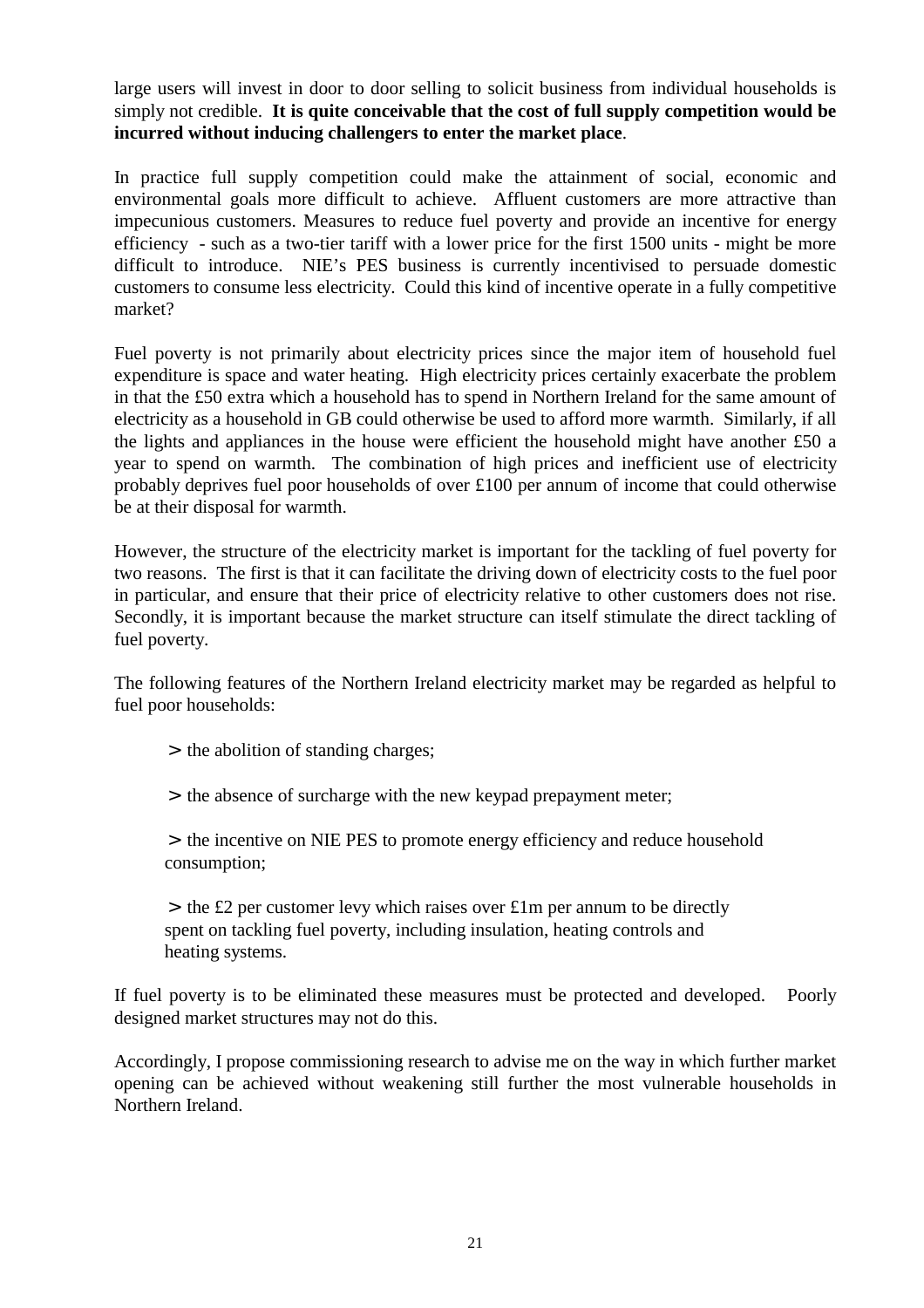#### **CHAPTER 4**

#### **An ultra competitive response**

If customers are to benefit from competition most of the benefit will have to come from generation competition, since supply costs are a small element in the total cost of electricity about 5%. On the other hand, it is the behaviour and the room for manoeuvre of STSs that will be a principle determinant of the scope for and effectiveness of competition.

The only test by which customers will measure the success of competition will be its effectiveness in reducing prices to the level in neighbouring markets whose size and number of participants allows them to become, or approach, properly competitive markets. But as has been noted earlier, producers cannot sell at below cost. The two conditions necessary for successful competition in Northern Ireland are:

- > that the industry's costs are driven to the lowest possible level; and
- > that the institutional arrangements in the market prevent exploitation by any of the players.

It is possible to reduce costs in Northern Ireland so that the costs which must be met are similar to those of other regions.

The following are necessary to do this:

> changing the Kilroot contract so that it is within market;

> changing the financing arrangements for the gas pipeline (SNIP) so the producers in Northern Ireland are not disadvantaged;

> ensuring that transaction costs are kept to a level which does not offset competitive gains;

> gradually phasing out the cost of the past by allowing refinancing through long term bonds.

The institutional arrangements for a fully competitive market in Northern Ireland are tantalisingly close to completion.

#### **(a) Achieving generation competition**

As has been mentioned above, Supply is, in theory, 100% open and the market for renewables is 100% open. Generation competition is 35% open. To formally complete market opening it would suffice to change the Supply Competition Code so that there would, no longer, be a requirement that suppliers to the franchise market must buy their power from PPB. This would at a stroke give 100% market opening and if the long term contracts were in market, do so without any risk of stranded costs.

#### **(b) Avoiding transaction costs**

This leaves the issue of transaction costs. One of the problems with a market the size of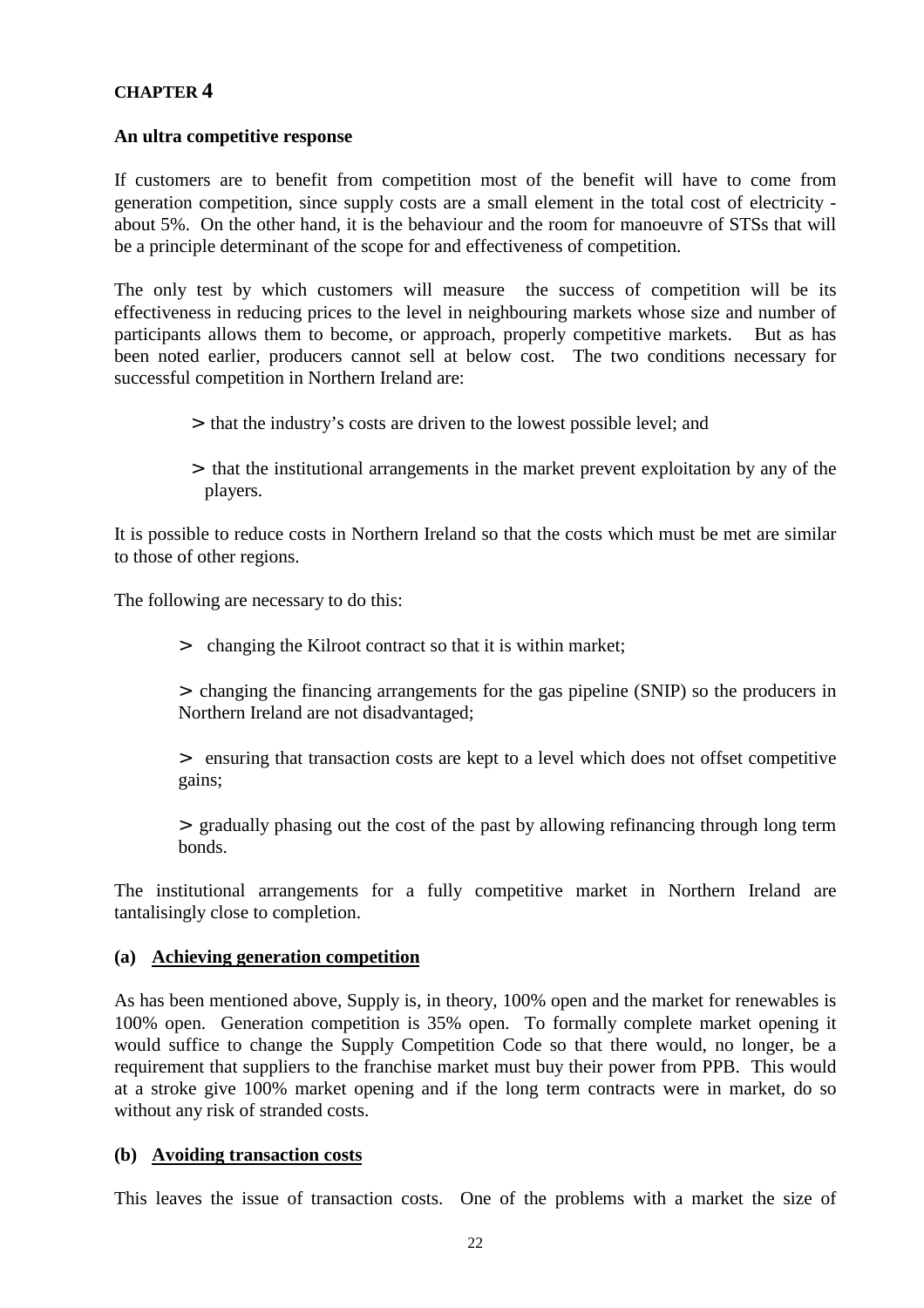Northern Ireland is the difficulty in attracting suppliers to compete in the market. There is on present evidence no reason to believe that STSs who have failed to show an interest in large customers would want to send door knockers out to drum up a customer base at domestic level.

Full market opening must be managed in a way which avoids additional costs and which stimulates a culture of competition. Market opening should not be an inert event in competition terms; it must itself be designed and executed in such a way as to ensure that genuine competition is the result. This means the first stage must be to attract in competitors and once competition "takes" pushing market opening to the lowest levels. To stimulate competition as a transitional measure customers should be grouped - initially by district council areas or bulk supply points for example. Customers grouped together in this way should be much more attractive to STSs and by "bulk buying" should be able to obtain a better price than individual customers. The difficulty lies in finding a way of grouping customers which makes sense in both electrical and competition terms. Customers could be grouped by bulk supply points, possibly linked to District Council areas, but the former have impermanent boundaries and suppliers would need to know the characteristics of the customers within each area. Grouping bulk supply points would diminish the problems of impermanent boundaries and enable areas to be devised which would at least be partially based on bulk supply points. The objective would be to create a number of areas roughly coterminous with two or more Council areas which could be offered to suppliers as potential customers with an inventory of their customer characteristics so that interested suppliers could compete against NIE PES business initially for two to five years. The billing and metering could be provided as a common service by NIE PES which should be able to apply a different tariff to different areas. An industry implementation group such as the IME implementation group - could sort out the details.

#### **(c) Effective customer choice**

Once a supplier has secured the right to supply a particular area there should be an obligation to allow the customer to chose the type of electricity product that best suits their needs and preferences. In particular, each supplier could be required to offer:

- (i) a normal tariff in which the price of electricity is flat throughout the year;
- (ii) a tariff in which the price is bench marked against a competitive market price and the customer takes market risk;
- (iii) a renewable tariff though any renewable supplier can also supply any customer.

Suppliers might be required to develop other tariffs which include two tier tariffs to encourage energy efficiency or time of day or load management tariffs to smooth the peakiness of the normal domestic profile.

In this way the individual customer would have effective choice while being spared the high transaction costs associated with GB's market opening. There would, however, as at present, be no bar on any individual customer immediately opting out of such an arrangement by installing half hourly metering and the ultimate objective would be to enable each customer to switch supplier as soon as the market has attracted strong supply competition and ways must have been found of minimising transaction costs.